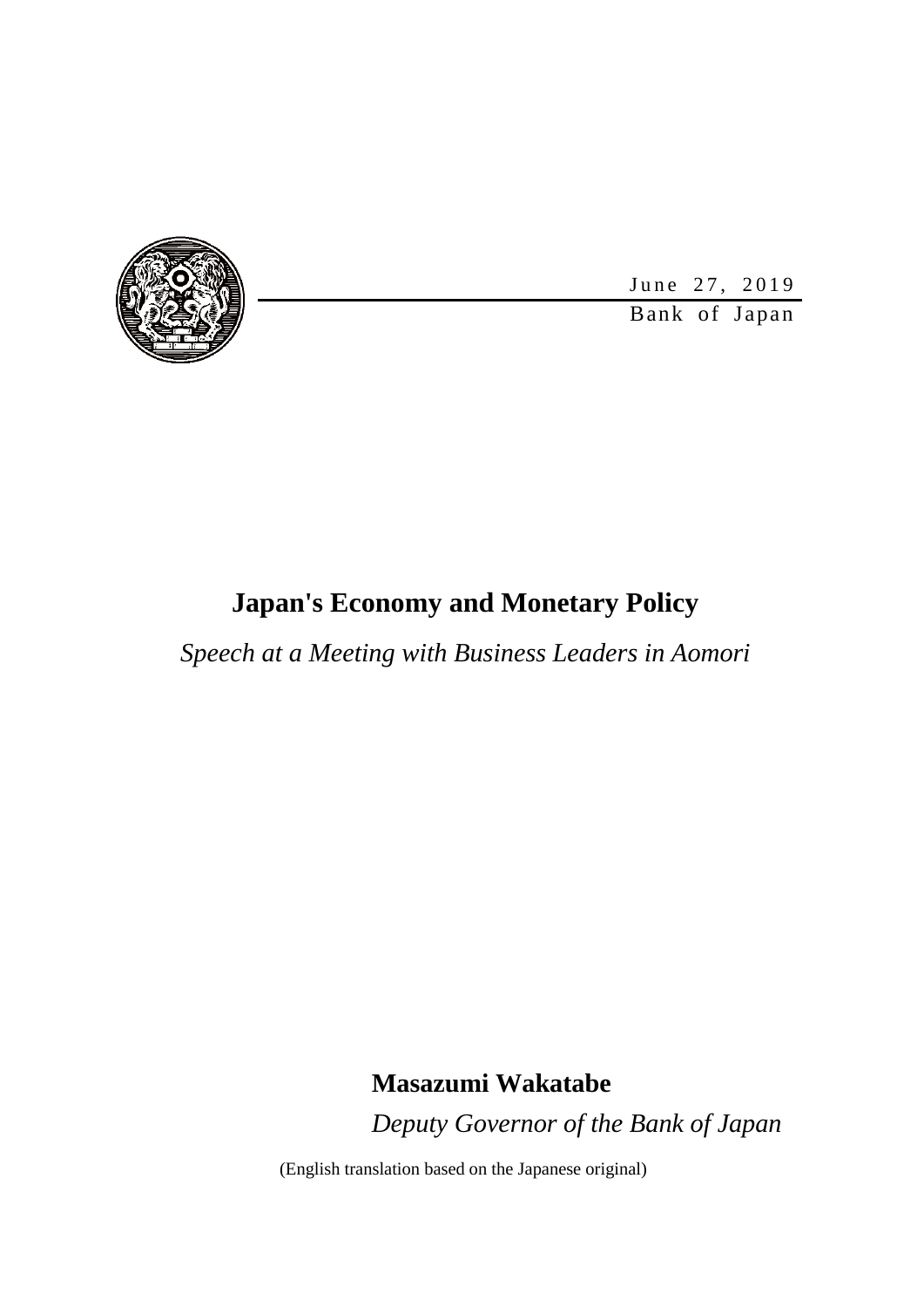#### **Introduction**

Good morning. It is my pleasure to have the opportunity today to exchange views with administrative, financial, and business leaders in Aomori Prefecture. This is my first meeting of this kind since the start of the Reiwa era. Aomori Prefecture is blessed with a rich natural environment such as the Shirakami Mountains, which are registered as a World Heritage site, Lake Towada, and the Hakkoda Mountains. It has a long history represented by a Jomon clay figurine designated as a national treasure, as well as the Sannai-Maruyama Site. It also is an area distinguished by a rich culture that has produced many intellectuals and artists, such as Shoeki Ando (philosopher), Osamu Dazai (novelist), Shuji Terayama (poet and playwright), and Noriko Awaya (singer). The Bank of Japan's Aomori Branch was established in 1946. I heard that, due to a shortage of materials at the time, there were great difficulties in constructing the branch building. Since then, the branch has operated to the present owing to support from people in the region. I would like to take this opportunity to express my sincere gratitude for your cooperation with the activities of the branch.

Today, I would like to hear your views on the current status of the local economy, as well as your candid opinions about the Bank's policies and activities. First, I will briefly explain developments in Japan's economic activity, and then talk about the Bank's conduct of monetary policy, regional financial institutions in Japan, and economic developments in Aomori Prefecture.

#### **I. Economic Developments**

#### **A. Economic Improvement since 2013**

First, I would like to take a look at how Japan's economy has changed under quantitative and qualitative monetary easing (QQE) that the Bank introduced in April 2013.

Looking back, Japan's economy suffered a significant downturn due to the Global Financial Crisis in 2008, and thereafter remained below the pre-crisis level until around 2012. In contrast, since 2013, it has followed an improving trend under the Bank's monetary easing, albeit with fluctuations (Chart 1). Domestic demand such as private consumption and business fixed investment has been increasing more considerably than the previous recovery phase of around 2002-2008, despite slower growth in external demand (Chart 2). This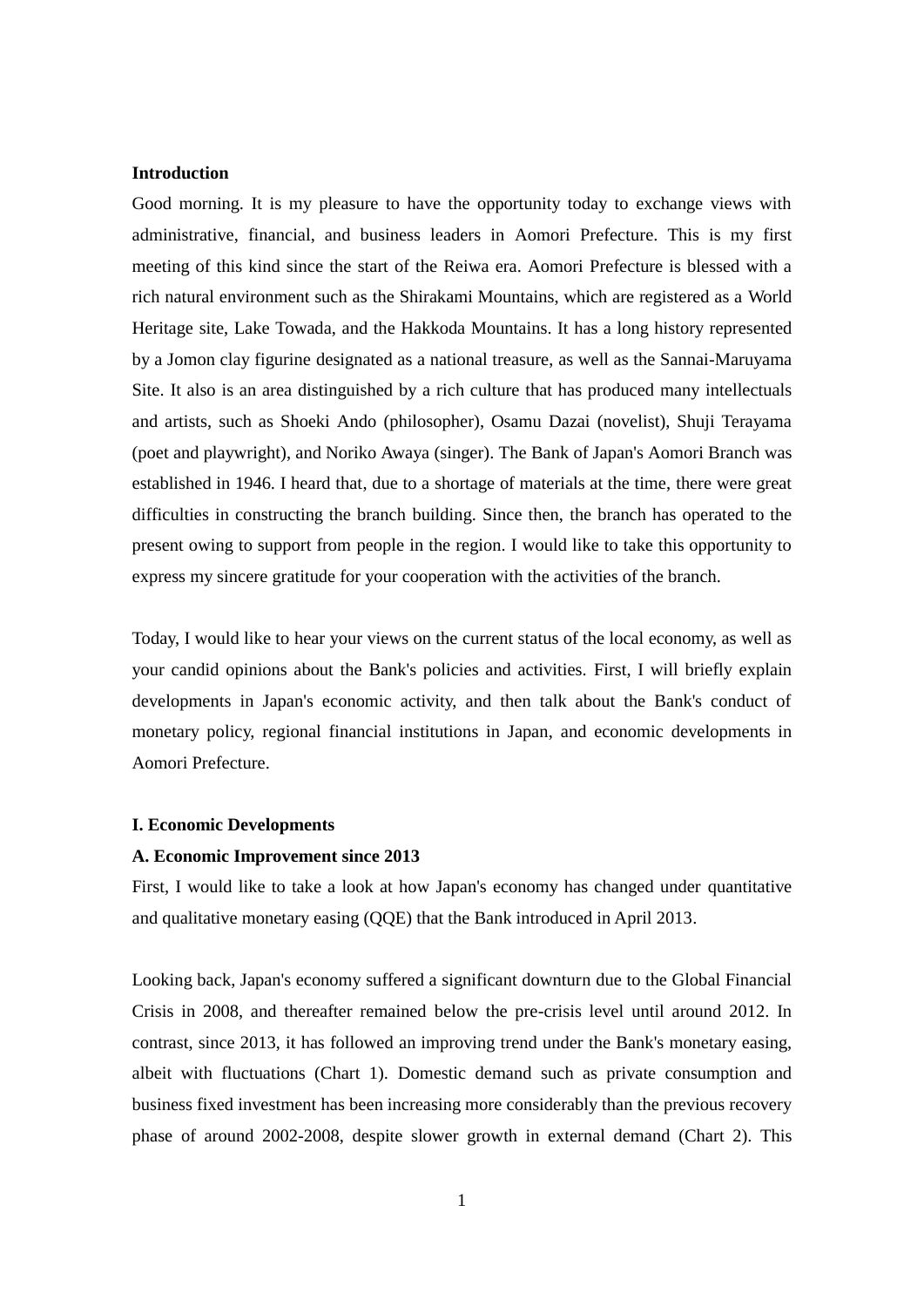suggests that, even amid a weaker tailwind from overseas, well-balanced economic growth has materialized as domestic demand has been stimulated strongly, partly by various policy measures.

The well-balanced growth of Japan's economy since 2013 also can be evidenced by an improvement in the employment and income situation. Labor market conditions have continued to tighten steadily in Japan, with the active job openings-to-applicants ratio rising to the level seen in the 1970s and the unemployment rate declining to the level observed in the early 1990s (Chart 3). A notable feature of such improvement is a substantial increase in the numbers of employed persons and employees. This shows that tight labor market conditions in the current phase are attributable to *an increase in labor demand*, rather than to *a decrease in labor supply* that results from a decline in the working-age population. If labor market conditions had tightened, due mainly to a decline in labor supply, the number of employees would have declined since the number of those who wish to work would decrease with wages unchanged and the labor supply curve would shift to the left (Chart  $4$ ).<sup>1</sup> In reality, the number of employees has continued to increase, along with a moderate rise in wages, and therefore employee income has continued to register relatively high growth. Such improvement in the employment and income situation, together with generally favorable corporate profits, has supported solid domestic demand.

#### **B. Effects of the Monetary Easing**

 $\overline{a}$ 

I think that the Bank's monetary easing has contributed greatly to achieving economic growth, in which domestic and external demand have increased in a well-balanced manner

<sup>1</sup> Compared to the fact that the numbers of employed persons and employees have increased significantly since 2013, wage increases have been relatively weak. This suggests that the labor supply curve could have shifted to the right -- the direction indicating that the labor supply has increased. Although the continued decline in the working-age population aged 15-64 can contribute to shifting the labor supply curve to the left, there is a possibility that mainly women and seniors have become more willing to work, due to the progress in labor market reform that enabled various working styles, the extension of healthy life expectancy, and the rise in expectations that labor market conditions will remain tight. Firms seem to be addressing demographic changes including the declining birthrate and aging population proactively by, for example, taking various steps to secure their labor force and expanding labor-saving investment, rather than merely considering these changes as constraints.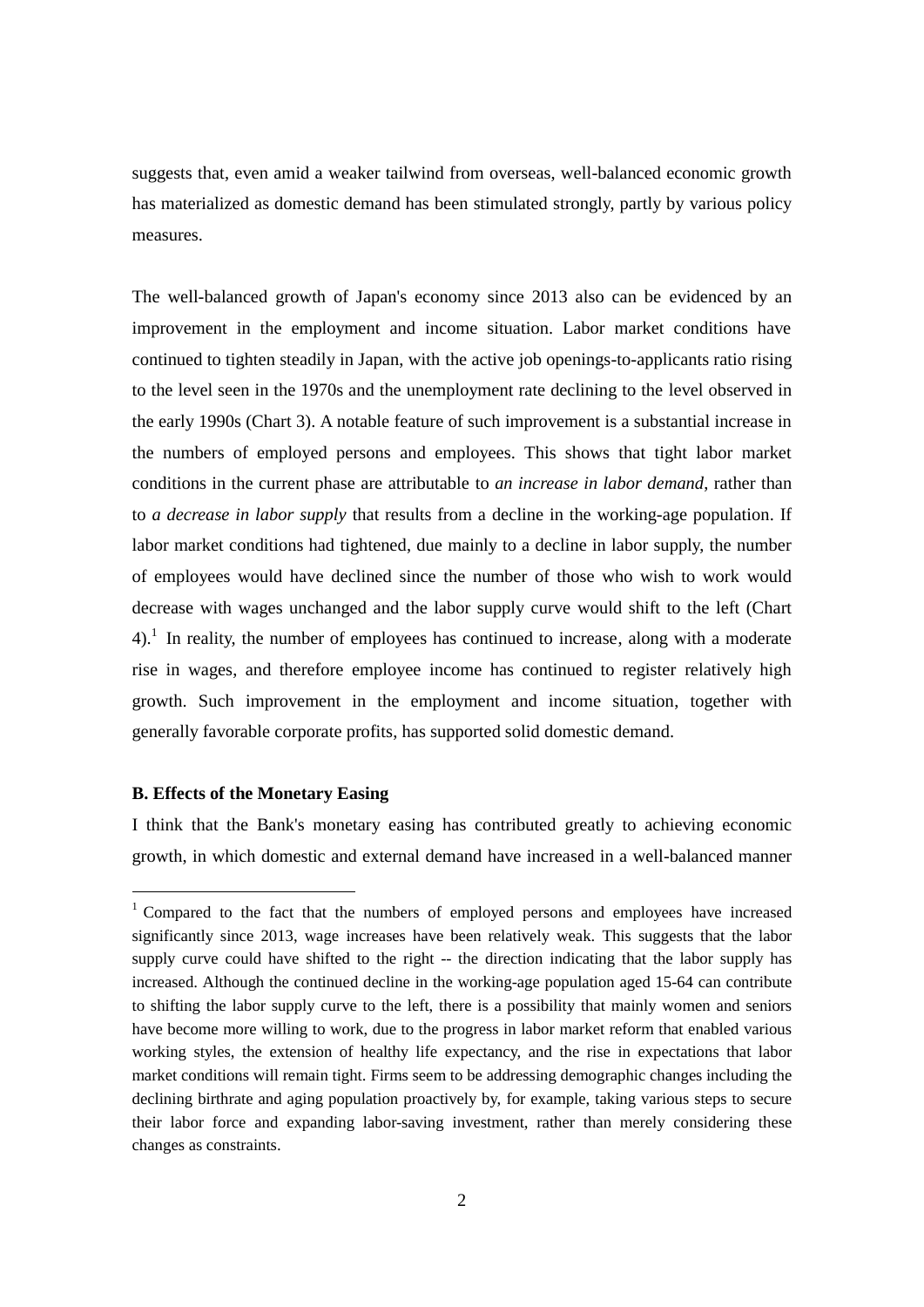accompanied by the improvement in the employment and income situation. In what follows, I will explain the effects of the monetary easing since 2013, by describing changes in financial conditions and its impact on economic and price developments.

Let me start with the changes in financial conditions. Since the introduction of QQE in 2013, Japan's interest rates have declined significantly. The decline in interest rates has stimulated the private sector's credit demand and improved financial institutions' lending attitudes. These have resulted in a clear increase in the amount outstanding of funding in the private sector (Chart 5). There is considerable evidence that the financing environment for firms has improved considerably under the monetary easing.

I will move on to the effects of the monetary easing on economic activity and prices. It can be said that it has led to an upturn in the economic and price situation by, for example, producing accommodative financial conditions and influencing people's expectations, as well as through a resultant rise in asset prices. Since the actual economic and price conditions are subject to various factors, it is not easy to quantify the effects of the monetary easing alone. That being said, let me introduce one simulation of how economic activity and prices would have developed since 2013 if the Bank's QQE had not been introduced (Chart 6). Although the estimation results should be interpreted with a certain latitude, this analysis suggests that (1) QQE has strongly stimulated economic activity and prices through, for example, a decline in interest rates, and (2) without QQE, it is highly likely that the current situation where Japan's economy is no longer in deflation could not have been achieved amid a continuous shortage in demand.<sup>2</sup>

 $2$  The simulation shown in Chart 6 is based on a vector auto-regressive (VAR) model consisting of the following variables: the monetary base, interest rates for different maturities, the output gap, the consumer price index (CPI) excluding fresh food and energy, and the foreign exchange rate. The future path of the output gap and the CPI was simulated assuming that there had not been any shocks on interest rates or the monetary base. The results are generally consistent with those presented in the Bank's Comprehensive Assessment released in September 2016, which estimated the effects of QQE on economic and price developments based on a large-scale semi-structural model of Japan's economy.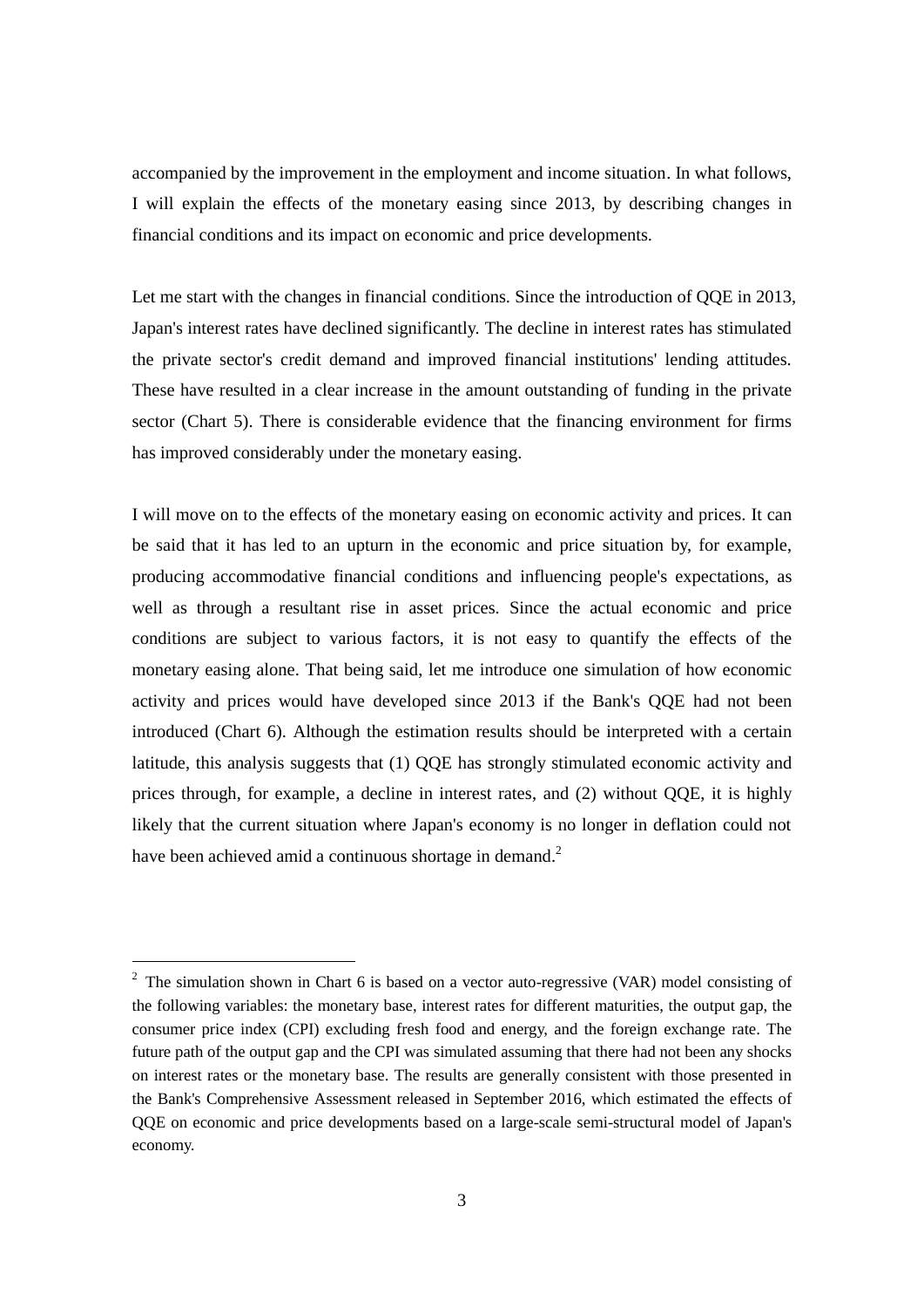The effects of the monetary easing are exerted so indirectly through mainly interest rates that people cannot feel them easily. However, I would like to emphasize that the monetary easing in fact has been underpinning the economy firmly from various aspects as I explained earlier.

#### **C. Current Situation and Outlook for Japan's Economy**

I have described so far that Japan's economy has been on an improving trend since 2013 under the Bank's monetary easing. However, exports and production have been relatively weak since early this year amid growing concern about deceleration in overseas economies (Chart 7).

On this point, the Bank currently assesses that Japan's economy has maintained its moderate expanding trend, although exports and production have been affected by the slowdown in overseas economies. The monetary easing has been sustaining steady domestic demand. Also, as for the outlook, the main scenario is that the economy is likely to continue expanding moderately as a trend, with the growth rates of overseas economies rising somewhat and domestic demand maintaining its firmness (Chart 8).

More recently, however, further attention needs to be paid to downside risks to the main scenario. The latest economic outlooks by international organizations such as the International Monetary Fund (IMF) also have pointed out that, although the global economic growth rate is projected to increase somewhat from the second half of 2019, this scenario entails substantial uncertainties. Most notably, the trade friction between the United States and China involves significant issues beyond mere economic problems - such as the competition in advanced technologies and national security -- and it may be difficult to resolve these issues fundamentally in a short period of time. The negotiation between the two countries is still underway, so we should not be too pessimistic. If the trade friction becomes prolonged or persistent, however, downward pressure on the global economy may heighten not only through the direct effects of the tariff hikes but also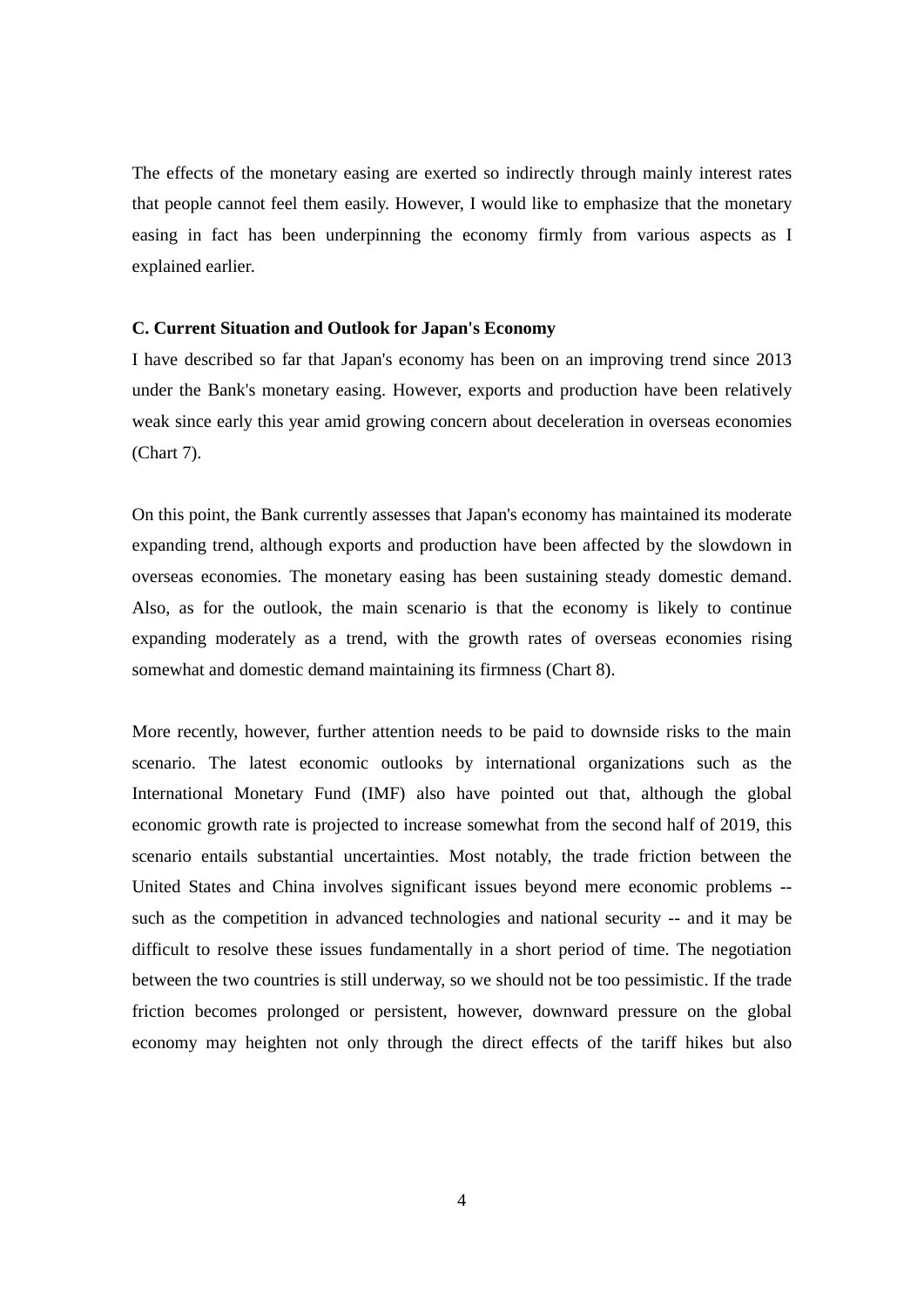deterioration in firms' fixed investment stance and financial market sentiment.<sup>3</sup> In Europe, uncertainties over political developments including negotiations on the United Kingdom's exit from the European Union (EU) remain high, and in the Middle East, for example, geopolitical risks warrant careful attention.

If the slowdown in overseas economies becomes prolonged, downward pressure on domestic demand may strengthen gradually. In addition, there remains a risk that the scheduled consumption tax hike this October may push down domestic demand and eventually economic activity and prices.

#### **II. Conduct of Monetary Policy**

 $\overline{a}$ 

### **A. Why Is the Price Stability Target of 2 Percent Necessary?**

Next, I will talk about our conduct of monetary policy. The Bank has conducted monetary easing policy with a view to achieving the price stability target of 2 percent. At my previous meeting with business leaders held in Niigata last December, I elaborated on why the Bank has set the price stability target at 2 percent.<sup>4</sup> Setting the target level at 2 percent is a global standard; if we lowered the target, deflationary pressure would be exerted through changes in people's expectations as well as in foreign exchange rates and asset prices. In addition, the Bank does not consider it sufficient if only prices go up; rather, it thinks that achieving the 2 percent target contributes to the sound development of the national economy -- for example, increases in nominal GDP, corporate profits, household income, and the number of employees, as well as fiscal soundness. A rise in labor costs has been pointed out in recent years as one of the factors behind price rises. Labor costs are, in other words, wages and salaries. Increases in wages and salaries will lead to price rises, but it also is true that

<sup>&</sup>lt;sup>3</sup> According to the G-20 Surveillance Note written by IMF staff this June, it is estimated that global GDP is likely to be lower by 0.5 percent in 2020, taking into account the impact of an increase in tariffs on 200 billion dollars' worth of United States imports from China from 10 percent to 25 percent, the possible 25 percent tariff on the roughly 267 billion dollars' worth of United States imports from China, and the tariff hikes already conducted in 2018. For details, see https://www.imf.org/external/np/g20/pdf/2019/060519.pdf.

<sup>&</sup>lt;sup>4</sup> Masazumi Wakatabe, "Japan's Economy and Monetary Policy," speech at a meeting with business leaders in Niigata, December 5, 2018, http://www.boj.or.jp/en/announcements/press/koen\_2018/data /ko181205a1.pdf.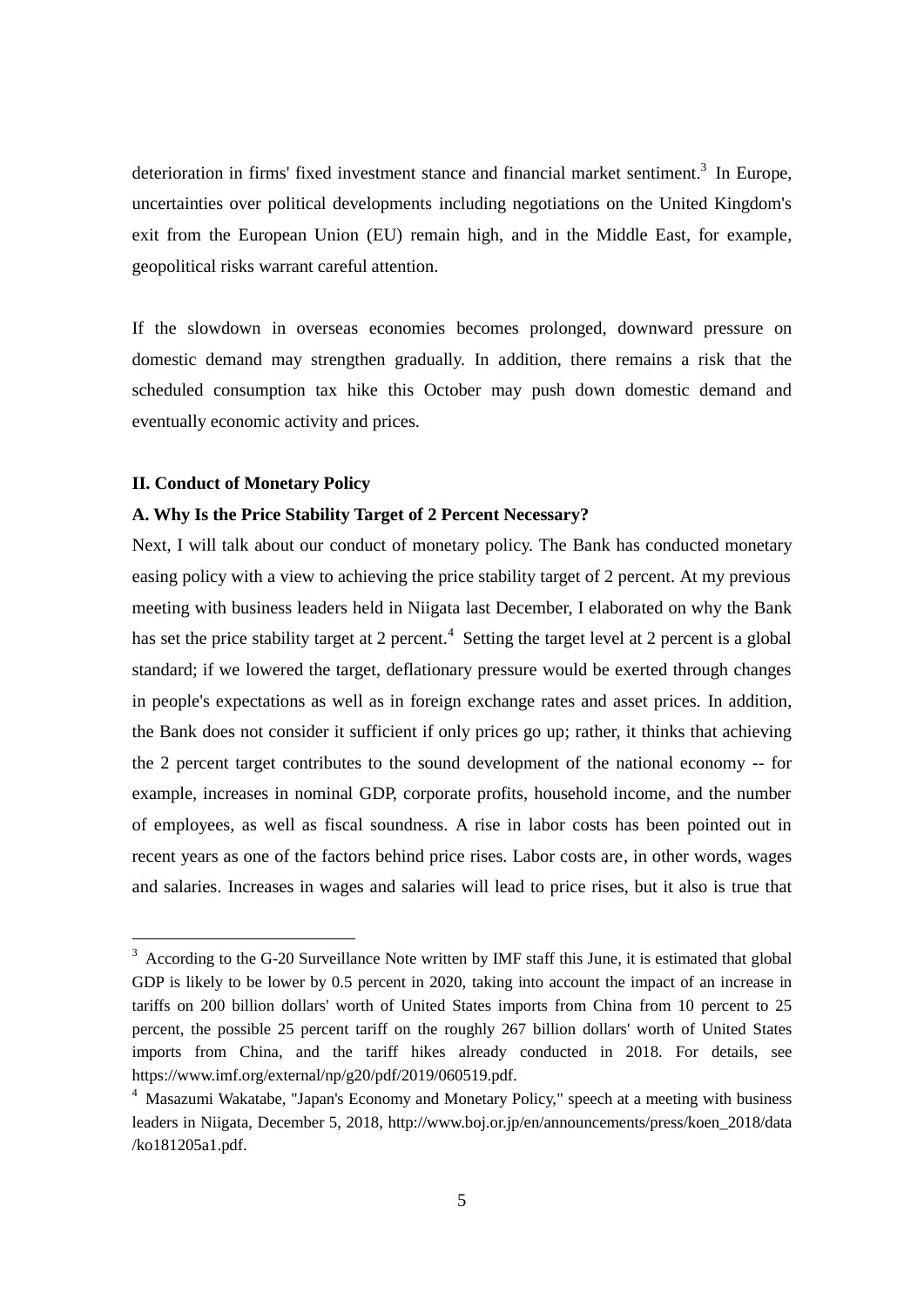firms are not able to raise wages and salaries in a situation where they cannot increase the prices of their products and services.

In this speech, I would like to explain the Bank's monetary policy from a somewhat different perspective. The Reiwa era has just started. Most of the Heisei era, which lasted from January 1989 to April 2019, was one of deflation, and marked by a battle against it. Unfortunately, economic activity also stagnated during that period. While there have been various views to explain what caused deflation, we have to note with the utmost seriousness that only Japan fell into prolonged deflation among advanced economies, the rest of which achieved inflation of around 2 percent for most of the time.<sup>5</sup>

However, under the Bank's price stability target of 2 percent, Japan's economy is no longer in deflation. Since the introduction of QQE in April 2013 in particular, the inflation rate on average has increased from around 0.5 percent in negative territory to around 0.5 percent in positive territory. This improvement was achieved under the Bank's clear commitment to the 2 percent target and the monetary easing pursued in line with it (Chart 9).

#### **B. Cause of Low Interest Rates: Decline in the Natural Rate of Interest**

 $\overline{a}$ 

That being said, the inflation rate has not yet reached 2 percent, being in the range of 0.5-1.0 percent when excluding fresh food, and therefore the Bank's monetary easing has continued for a long period of time. In this situation, there are requests for higher interest rates. Some may think that the Bank can raise interest rates because it can control them as it wants. But the reality is not that simple.<sup>6</sup>

<sup>5</sup> Kataoka Goushi, *Nihon no "Ushinawareta 20-nen": Defure o koeru keizai seisaku ni mukete* (Tokyo: Fujiwara-Shoten, 2010); Masazumi Wakatabe, *Japan's Great Stagnation and Abenomics: Lessons for the World* (New York: Palgrave Macmillan, 2015); Takenaka Heizo, *Heisei no kyōkun: Kaikaku to gusaku no 30-nen* (Tokyo: PHP Institute, Inc., 2019); and Iwata Kikuo, *Naze defure o hōchi shite wa ikenai ka: Hitode busoku keizai de yomigaeru Abenomikusu* (Tokyo: PHP Institute, Inc., 2019).

<sup>&</sup>lt;sup>6</sup> For one example as an answer to the same question in the United States, see Stanley Fischer, "Why Are Interest Rates So Low? Causes and Implications," remarks at the Economic Club of New York, October 17, 2016, https://www.federalreserve.gov/newsevents/speech/fischer20161017a.htm.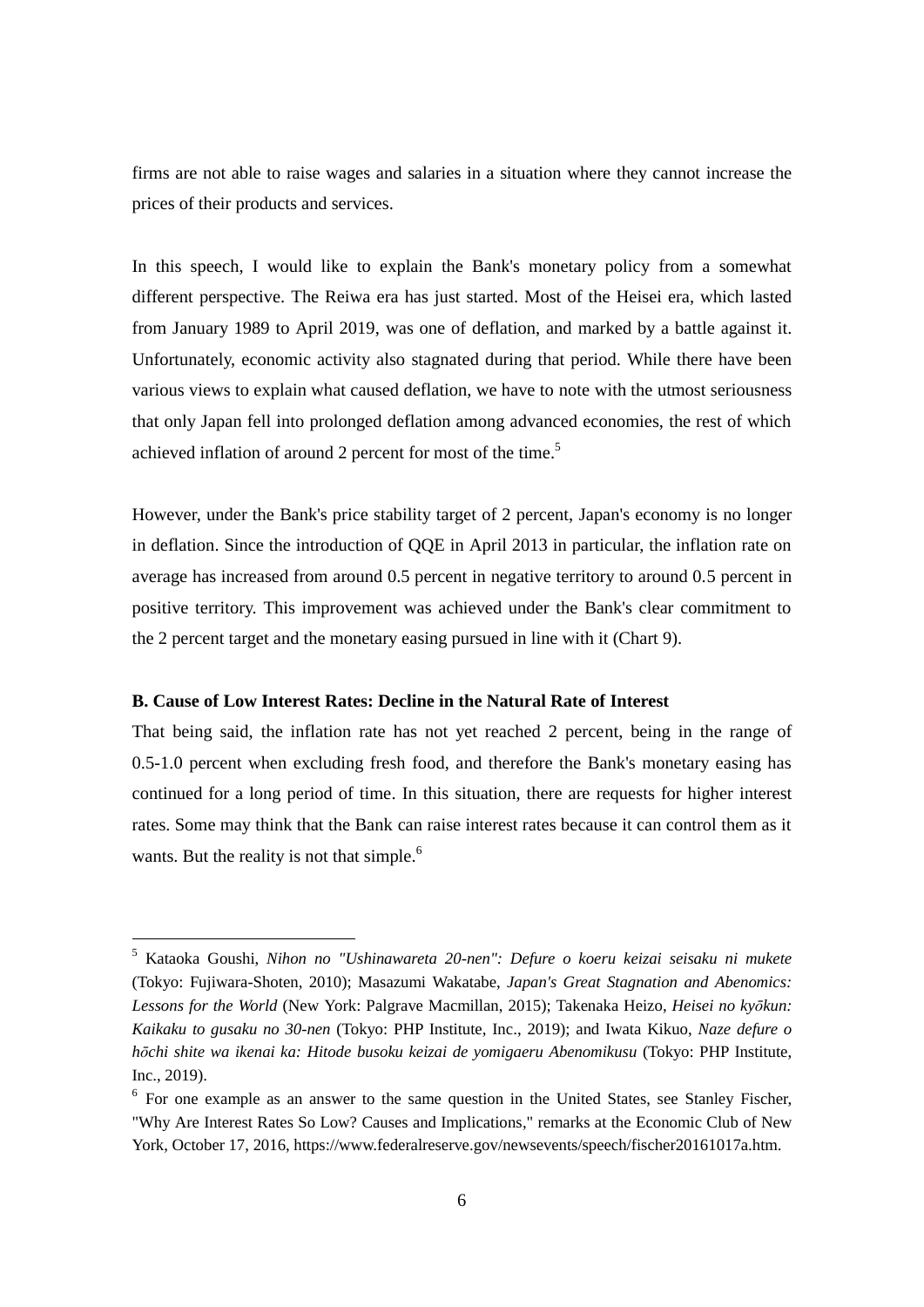Why have interest rates remained low in the first place? Interest rates are low not only in Japan but in other advanced economies. In economics, it is said that if you want to raise a rate, cut it first; if you want to cut a rate, raise it first. A central bank lowers interest rates when the economy slips into a downturn with a higher risk of deflation. Then, as the inflation rate goes up, reflecting the economic recovery, a central bank raises interest rates accordingly.

Let me elaborate on this. Monetary policy today is based on the following understanding. The level of the interest rate that balances savings and investment and neither accelerates nor decelerates the economy is called the natural rate of interest, or the equilibrium real interest rate. A central bank conducts monetary policy using the natural rate of interest as a reference point. Specifically, at a time of an economic downturn, a central bank stimulates the economy by guiding the actual interest rate to a level below the natural rate of interest. When the economy is overheated, a central bank raises the interest rate to a level above the natural rate of interest.

As the natural rate of interest is just an estimate based on a theoretical model and entails uncertainties, it should be interpreted with a certain latitude.<sup>7</sup> With this in mind, I would say that the natural rates of interest have declined in many advanced economies including Japan (Chart 10).

In the case of Japan, the natural rate of interest declined sharply in the early 1990s. In other advanced economies, the rates have decreased since the Global Financial Crisis. This suggests that the natural rates of interest have been affected by the bubble burst as well as financial and economic crises. Generally speaking, the reason behind a decline in the natural rate of interest is one of the following: an increase in savings, a decrease in

 $7$  Jerome H. Powell, "Monetary Policy in a Changing Economy," speech at a symposium titled "Changing Market Structure and Implications for Monetary Policy" held in Jackson Hole sponsored by the Federal Reserve Bank of Kansas City, August 24, 2018, https://www.federalreserve.gov /newsevents/speech/powell20180824a.htm; and Richard H. Clarida, "Models, Markets, and Monetary Policy," speech at the Hoover Institution Monetary Policy Conference titled "Strategies for Monetary Policy" held at Stanford University, May 3, 2019, https://www.federalreserve.gov /newsevents/speech/clarida20190503a.htm.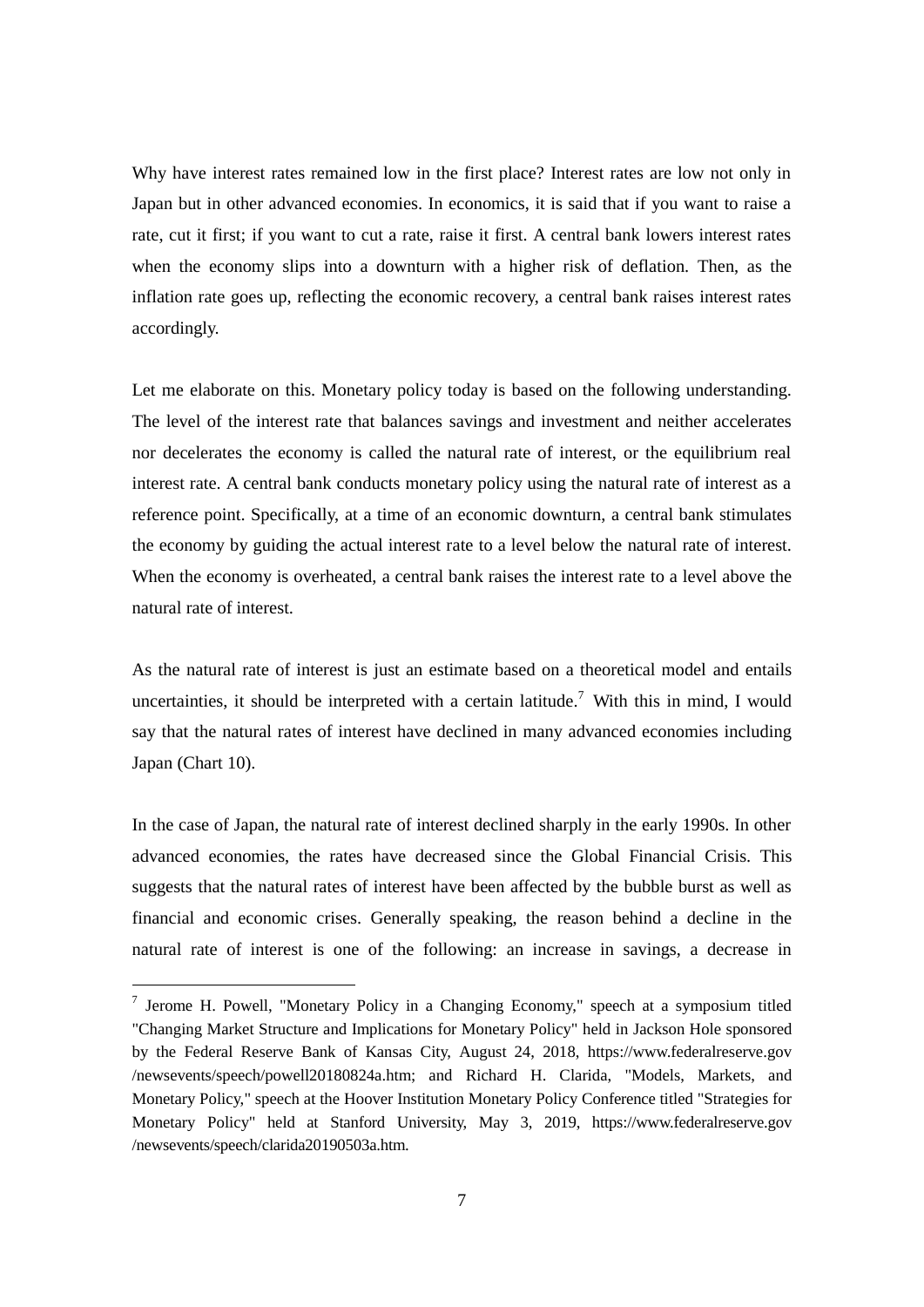investment, or a combination of these two. For example, when households and firms seek to increase their savings in the event of an economic crisis, the supply of funds in the economy will increase and the natural rate of interest will decline. If growth expectations deteriorate due partly to an economic crisis or a decrease in productivity, and thereby firms become less willing to make investment, actual investment will decrease and the natural rate of interest consequently will decline. Demographic changes such as the declining birthrate and aging population also are pointed out as causes of the decline in the natural rate of interest.<sup>8</sup> Moreover, some say that a global saving glut plays a major role and others point to the possibility of "secular stagnation."<sup>9</sup>

In a case where the natural rate of interest declines for any reason, a central bank needs to lower interest rates accordingly because otherwise the economy will be under deflationary pressure. In Japan, short-term nominal interest rates already have reached close to 0 percent since the 1990s. In light of this situation, the Bank has taken such measures as (1) lowering long-term interest rates through purchases of Japanese government bonds (JGBs), (2) introducing a negative interest rate policy to guide short-term nominal interest rates to negative territory, (3) adopting an inflation-overshooting commitment, under which the Bank will continue expanding the monetary base until the year-on-year rate of increase in the observed CPI exceeds 2 percent and stays above that level in a stable manner, and (4)

<sup>&</sup>lt;sup>8</sup> The following study examines the effects of demographic changes on the natural rate of interest. Assuming that a decline in labor force lowers the economic growth rate and that the extension of longevity results in an increase in savings, this study estimates that about 270 basis points can be attributed to demographic changes out of the 640 basis points decline in real interest rates over the past 50 years in Japan. Nao Sudo and Yasutaka Takizuka, "Population Aging and the Real Interest Rate in the Last and Next 50 Years: A Tale Told by an Overlapping Generations Model," *Bank of Japan Working Paper Series*, no.18-E-1, January 2018, https://www.boj.or.jp/en/research/wps\_rev /wps\_2018/data/wp18e01.pdf. However, attention should be paid to the fact that the study does not take into account the effects of financial crises as factors causing a decline in the natural rate of interest.

<sup>&</sup>lt;sup>9</sup> Secular stagnation refers to a situation where aggregate demand in an economy remains below its potential supply capacity for a long time, resulting in a further decline in the capacity. For more details on the decline in the natural rate of interest and secular stagnation, see a collection of papers by Lawrence H. Summers, Ben S. Bernanke, Paul Krugman, and Alvin H. Hansen in *Keiki no kaifuku ga kanjirarenai no wa nazeka: Chōki teitai ronsō*, ed. and trans. Hiroo Yamagata (Kyoto: Sekaishisosha Co., Ltd., 2019), available only in Japanese.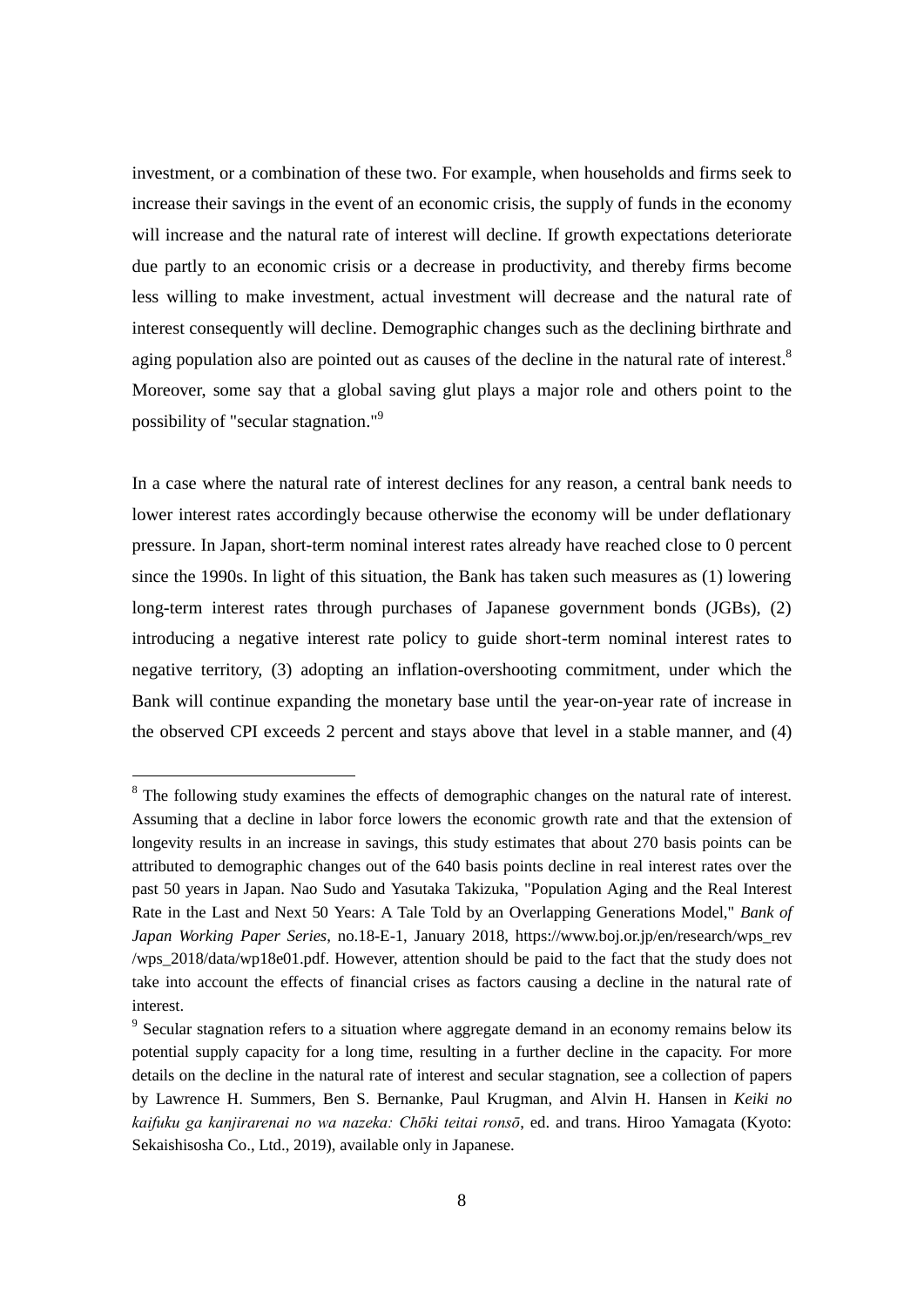introducing forward guidance stating that the Bank intends to maintain the current extremely low levels of short- and long-term interest rates for an extended period of time. Once an economy falls into deflation, households and firms will strengthen their expectations that deflation may continue. Especially when deflation lasts for a long time as in Japan, such expectations will heighten further. In that case, firms and households will perceive interest rates as higher than the actually low level of nominal interest rates. We call such perceived interest rates, which take into account inflation expectations, real interest rates. The Bank's price stability target of 2 percent is expected to encourage firms and households to strongly hold expectations that prices will rise steadily, resulting in a decline in real interest rates.

The word "normalization" is often used with regard to monetary policy, but it is an ambiguous term with an unclear definition. The ultimate objective of monetary policy is the sound development of the national economy. In other words, it is not until the economic and price situation is normalized that monetary policy also will be normalized.<sup>10</sup> The Bank will continue with the monetary easing for as long as it is necessary to achieve the price stability target of 2 percent in a sustainable manner.

#### **C. Discussions over the Monetary Policy Framework**

 $\overline{a}$ 

Amid low interest rates and low inflation observed globally, central banks and academics have had discussions that mainly regard the monetary policy framework. The Bank of Canada reviews its monetary policy framework every five years; the Federal Reserve

<sup>&</sup>lt;sup>10</sup> Arguments for raising interest rates include the "theory of ammunition." According to this, a central bank should raise interest rates in advance -- as if loading a gun with ammunition -- because otherwise it cannot lower interest rates when the next economic downturn occurs. Of course, when the price stability target is achieved in a sustainable manner, interest rates are likely to increase reflecting inflation. However, interest rate hikes before the price stability target is achieved will instead bring about an economic downturn, which will be counterproductive.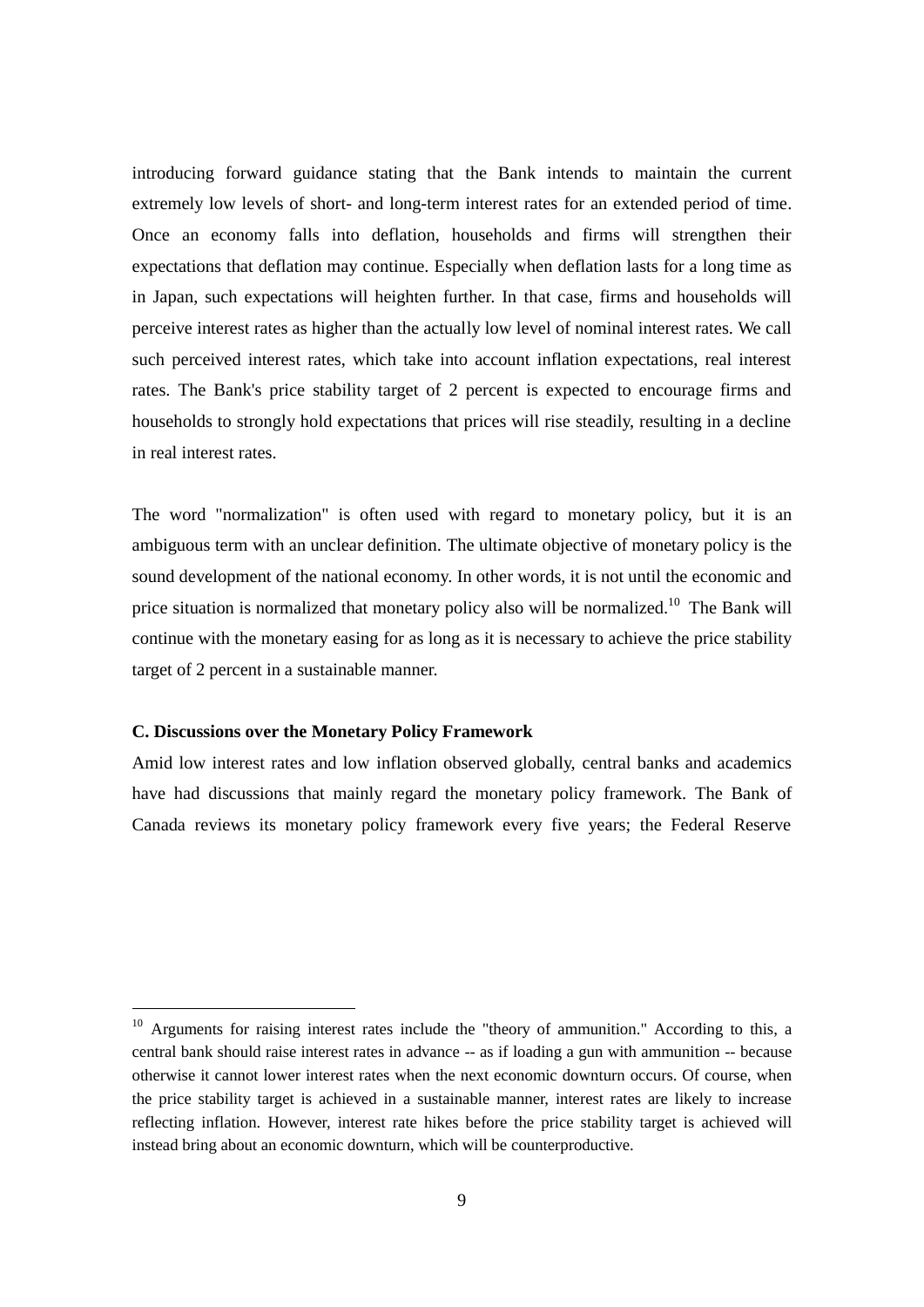recently has discussed whether to update its framework.<sup>11</sup> Key points of such discussions including these can be summarized as the following.<sup>12</sup>

First, through the experience of Japan's battle against deflation and the U.S. and European economies following the Global Financial Crisis, policy tools such as QQE, a negative interest rate policy, and forward guidance have been added to the central banks' "arsenal." They will be used going forward depending on the situation.

Second, the inflation target framework has been proved effective even in the time of the Global Financial Crisis and its aftermath, but it has been pointed out that, even in the United States, where economic and price developments are relatively firm, interest rates have remained lower and room for monetary policy response has become smaller than before. Under these circumstances, there are ongoing debates in the United States and other economies on what monetary policy framework should be adopted with a view to achieving the medium- to long-term price stability. Various approaches have been proposed, such as setting a higher inflation target and introducing average inflation targeting, price-level targeting, the inflation target range, and nominal GDP targeting (Chart 11). Every approach has its own advantages and challenges. Of course, Japan cannot be treated the same as other economies such as the United States, where the inflation rate is already at around 2 percent. The Bank judges at present that it is appropriate to maintain the current policy framework in which it clearly commits to the price stability target of 2 percent and pursues the monetary easing to achieve the target. That being said, I think it is necessary for the Bank to work sufficiently on studies toward better monetary policy.

<sup>&</sup>lt;sup>11</sup> Regarding the Bank of Canada's review of its monetary policy framework to date, see https://www.bankofcanada.ca/agreement-inflation-control-target/. As for the Fed Listens events that the Federal Reserve has proceeded with, see https://www.federalreserve.gov/monetarypolicy /review-of-monetary-policy-strategy-tools-and-communications-fed-listens-events.htm.

 $12$  With regard to the challenges of and outlook for monetary policy at present, the following paper by Ben S. Bernanke, former Chair of the Federal Reserve, is informative. See Ben S. Bernanke, "Monetary Policy in a New Era," in *Evolution or Revolution? Rethinking Macroeconomic Policy after the Great Recession*, ed. Olivier Blanchard and Lawrence H. Summers (Cambridge: The MIT Press, 2019), pp.3-48.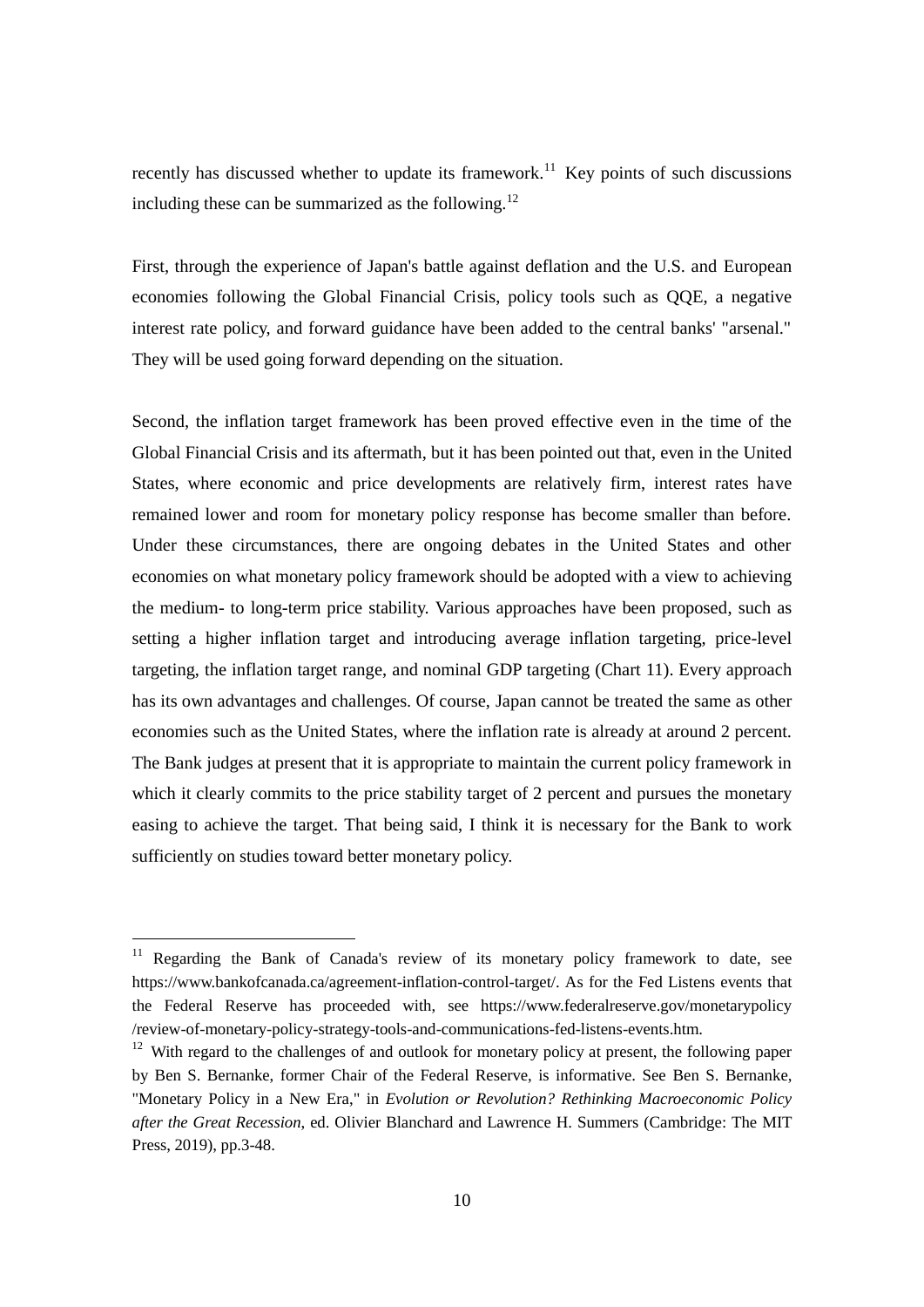#### **III. Regional Financial Institutions in Japan**

Next, I would like to talk about regional financial institutions in Japan. Needless to say, they play an extremely useful role in regional economies. With accommodative monetary policy lasting for a long period of time, the challenges faced by the regional financial institutions in Japan and the impact of such monetary policy on them have come to draw attention. Japan's financial system can be characterized as follows. First, indirect financing has been dominant. Indirect financing is a form of finance in which depositary financial institutions such as banks play a significant role in firms' funding. Second, particularly in regional financial institutions, the ratio of deposits to overall financial liabilities is high while that of corporate bonds and equities is low. Third, regional financial institutions in particular depend on deposit-taking and lending activities.

However, financial institutions, not only in regions but in Japan as a whole, are now entering a phase of drastic changes. Structural changes are taking place, such as the declining population and aging, globalization, as well as technological innovation evidenced by new entries to the settlement business from outside the financial sector. National accounts data show that the corporate sector has become a net lender of funds since the mid-1990s (Chart 12). This also is related to the decline in the natural rate of interest that I mentioned earlier. Even among small and medium-sized firms, the ratio of the so-called de facto debt-free firms -- defined as firms with cash and deposits that exceed their total amount of borrowings -- has continued to increase, recently exceeding 40 percent.<sup>13</sup>

Structural factors such as these lie behind the decline in financial institutions' profits. Interest rates used to be high worldwide, reflecting high inflation and high natural rates of interest. However, unfortunately, it is unlikely for such an environment to be realized again soon. At regional financial institutions, although net income has remained high in the long run, pre-provision net revenue (PPNR) has continued to follow a declining trend. The *Financial System Report* released this April shows profit simulation for the next 10 years. The results suggest that more than half of domestic regional banks are expected to run

-

<sup>&</sup>lt;sup>13</sup> According to Teikoku Databank.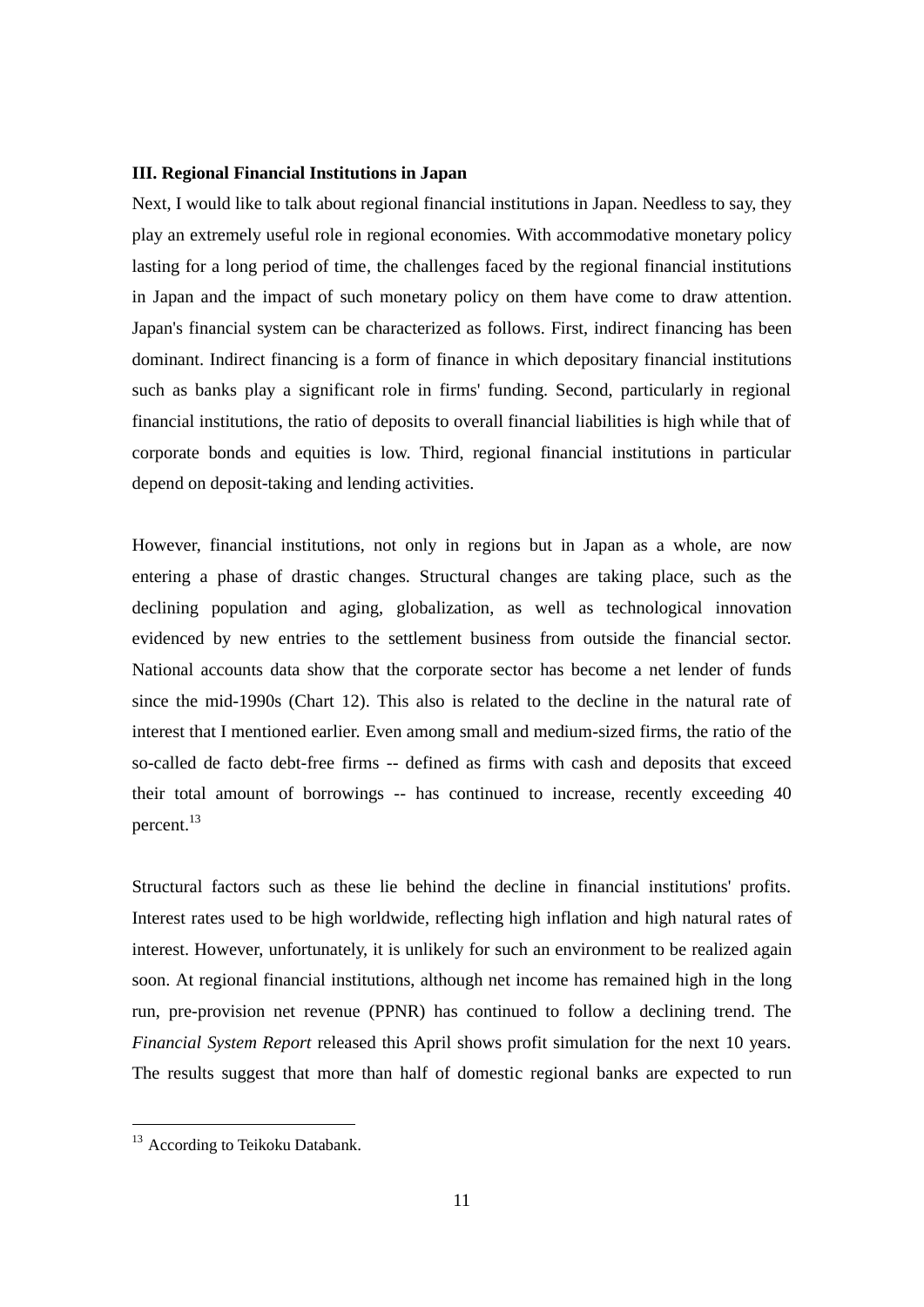deficits in 10 years if the borrowing demand of the corporate sector continues to decline at the same pace as in the past. Of course, it should be noted that these results need to be interpreted with a latitude as they are calculated based on certain assumptions (Chart 13).

Here, it is worth referring to the case of financial institutions in Europe, where a negative interest rate policy has been introduced, as in Japan. The *Financial System Report* compares financial institutions in Europe with those in Japan. Under a negative interest rate policy, the former have made higher profits than the latter. This is partly because funding costs of financial institutions in Europe have decreased against the background that the low interest rate environment has lasted for a shorter period than in Japan, and therefore there has been room for a further decline in deposit interest rates. Also, in Europe, the share of deposit funding to overall financial liabilities is low, and the costs of market financing such as issuing corporate bonds have been declining. Moreover, financial institutions in Europe have secured various sources of revenue that are unsusceptible to changes in interest rates by, for example, diversifying fees on services (Chart 14).

For higher profitability going forward, it is hoped that regional financial institutions will (1) set lending rates that reflect risks appropriately, (2) depart from excessive dependence on deposit-taking and lending activities by, for example, increasing fee-based income, and (3) drastically improve their business efficiency.<sup>14</sup> To push forward with these initiatives strongly and effectively, the use of digital technology, integration or partnering among financial institutions, and alliances with firms outside the financial industry can be effective options. The Bank will continue to support these efforts by financial institutions.

#### **IV. Economic Developments in Aomori Prefecture**

-

Now, I would like to talk about the economy of Aomori Prefecture. Looking at current developments, economic activity in Aomori Prefecture has been on a moderate recovery

 $14$  For discussions based on the comparison of financial institutions in Japan with those overseas, see Hiroshi Nakaso, "New Frontier of Macroprudential Policy: Addressing Financial Institutions' Low Profitability and Intensified Competition," speech at the Kin'yu Konwa Kai (Financial Discussion Meeting) hosted by the Jiji Press, November 29, 2017, http://www.boj.or.jp/en/announcements /press/koen\_2017/ko171129a.htm/.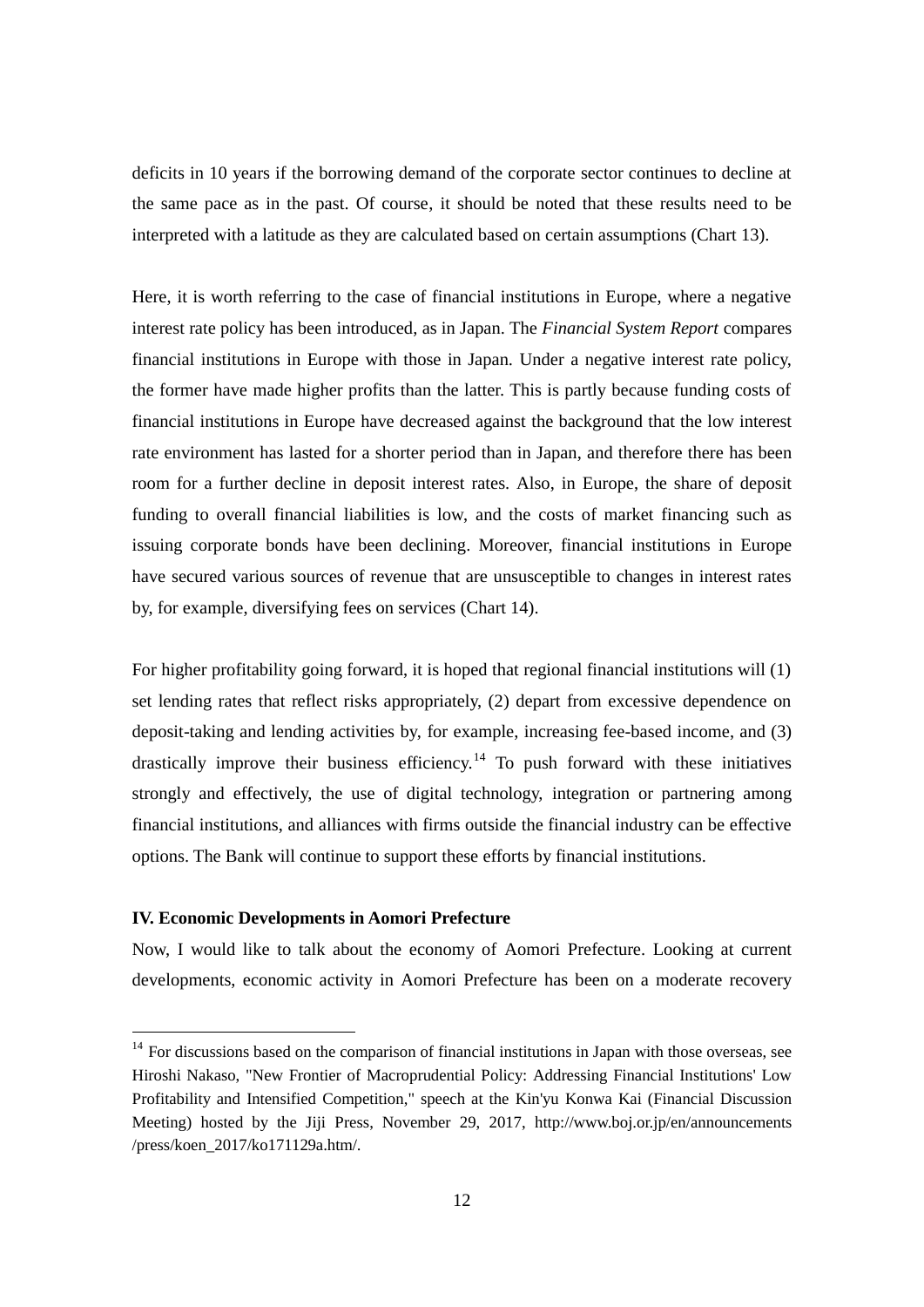trend, albeit at a slower pace. The production growth has decelerated, reflecting weaker overseas demand. Business sentiment of primarily manufacturing firms has become cautious, and thus business fixed investment has been more or less flat. Meanwhile, labor market conditions have continued to tighten, and private consumption has maintained its recovery trend with employee income improving.

Let me touch on the economic structure of the prefecture. The prefecture has experienced a continued decline in population for 20 years longer than Japan overall and faced shrinking internal demand. During this time, it has taken initiatives such as inviting firms and managed to maintain its economic scale by attracting demand from other prefectures - mainly the Tokyo metropolitan area -- and from overseas. It does not seem easy, however, to keep its economic scale going forward as the population already has started to decrease across the country. That being said, I also have felt during this visit that the prefecture has many advantages in terms of overcoming the challenges. Also, it is not constructive to only focus on the negative side of the declining population. Declining birthrates and aging populations are now advancing worldwide. As I mentioned earlier, Japan's economy has continued to improve moderately since 2013 despite a prolonged declining trend in population. Even though the population continues to decrease, we can prepare countermeasures if we factor that in beforehand. As aging population has progressed, the healthy life expectancy has become longer. As evidenced by the fact that drones and artificial intelligence (AI) already have started to be used in agriculture here, the declining population can promote innovation.<sup>15</sup>

For example, Aomori Prefecture has abundant resources, such as one of the largest agriculture, forestry, and fishery industries in Japan, manufacturing firms of worldwide prominence, as well as a natural environment and culture that attract attention from all over

<sup>&</sup>lt;sup>15</sup> At the G20 Symposium co-hosted by the Bank of Japan and the Ministry of Finance on January 17, 2019, the theme of the discussion was "demographic changes and macroeconomic challenges." In the session, Toshitaka Sekine, Director General of the Research and Statistics Department at the Bank of Japan, discussed the extension of healthy life expectancy accompanied by that of longevity, and Yasuyuki Sawada, Chief Economist of the Asian Development Bank (ADB), discussed the possibility of the declining population promoting innovation. For more information, see https://www.g20fukuoka2019.mof.go.jp/en/meetings/20190117.html.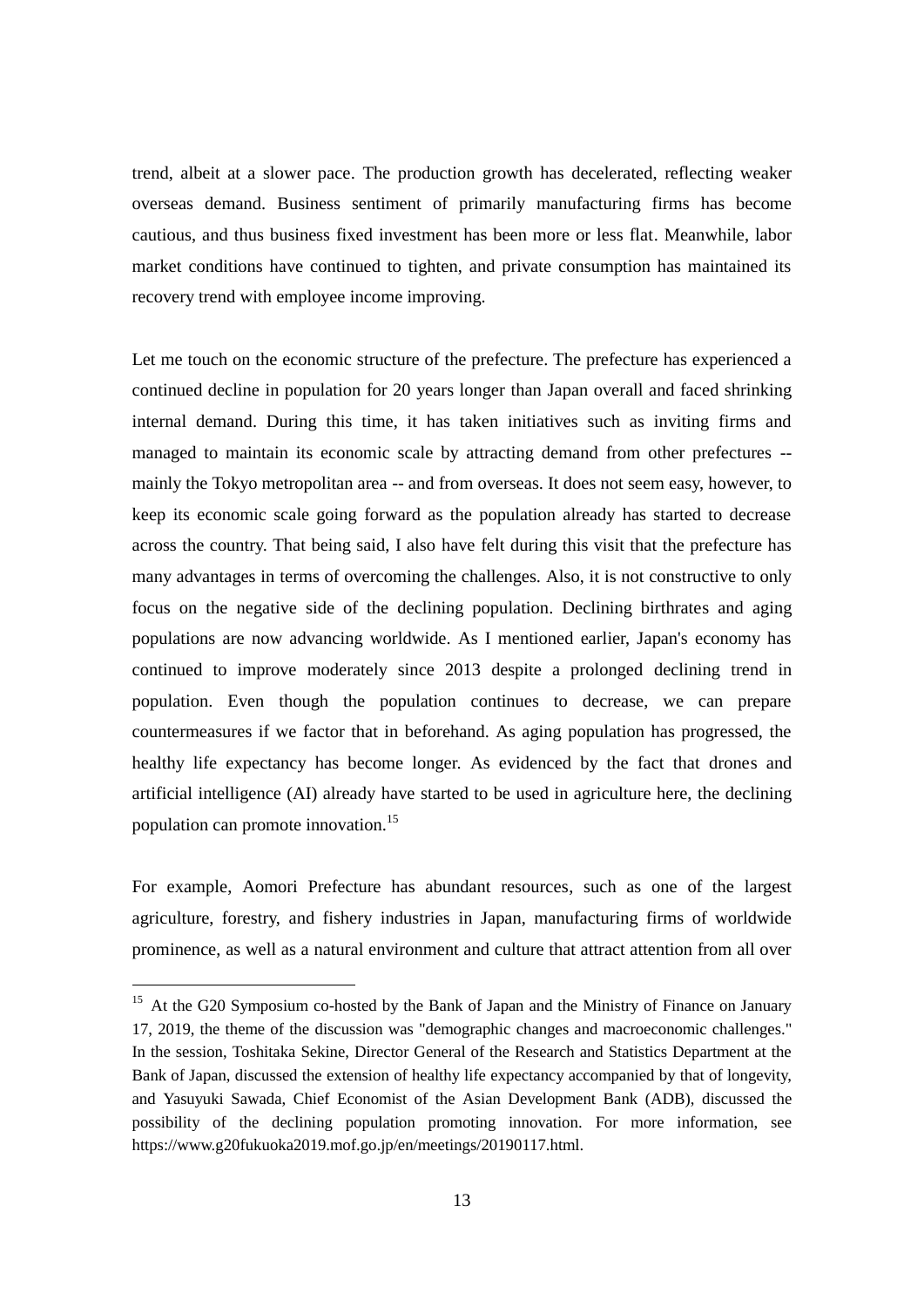the world. As a big fan of Jomon culture, I feel very encouraged to hear about the efforts to register Jomon Archaeological Sites on the World Cultural Heritage List. I met people working on vitalizing the local economy by making the most of these advantages. In addition, Aomori Prefecture has diverse cultures, history, and economic structures, depending on the area. To make use of such diversity, I hope that not only existing firms will make active efforts, but also startups aiming at achieving new growth will be provided with coordinated support by the industries, the administration, academics and research institutions, as well as financial institutions. Such initiatives are expected to help the prefecture make further progress toward its goal of realizing a self-sustaining economy. As the central bank of Japan, we also will support the local economy by, for example, analyzing the situation and disseminating information through the Aomori Branch. I would like to ask for your continued cooperation regarding the activities of the branch going forward.

#### **Conclusion**

-

Mitsuru Yoshida, known as the author of *Senkan Yamato no saigo* (*Requiem for Battleship Yamato*), once worked as General Manager of the Bank's Aomori Branch from 1965 through 1968. Yoshida, who was very fond of Aomori Prefecture, placed high expectations on its potential, saying that Aomori could be the Norway of Japan, and that Aomori was a "future prefecture."<sup>16</sup> He also stated that, if all the potential could be exploited, there would be a bright future ahead, and that we could not just keep waiting to firmly grasp those big dreams in our hands. These words apply not only to Aomori Prefecture but also to Japan's economy as a whole.

As I already mentioned, most of the Heisei era was one of deflation, and marked by a battle against it. Unfortunately, Japan's economy stagnated in that deflationary era. While other advanced economies achieved inflation of around 2 percent, we have to take seriously the fact that only Japan fell into deflation for a long period. As price stability is stipulated as the principle of the policy conduct in the Bank of Japan Act, the Bank has a responsibility to

<sup>16</sup> Yoshida's essays on Aomori Prefecture were first compiled in *Aomori sanka* (Aomori: To-o Nippo Press Co., Ltd., 1967), and are now included in *Yoshida Mitsuru Chosakushū*, vol. 2 (Tokyo: Bungeishunju Ltd., 1986).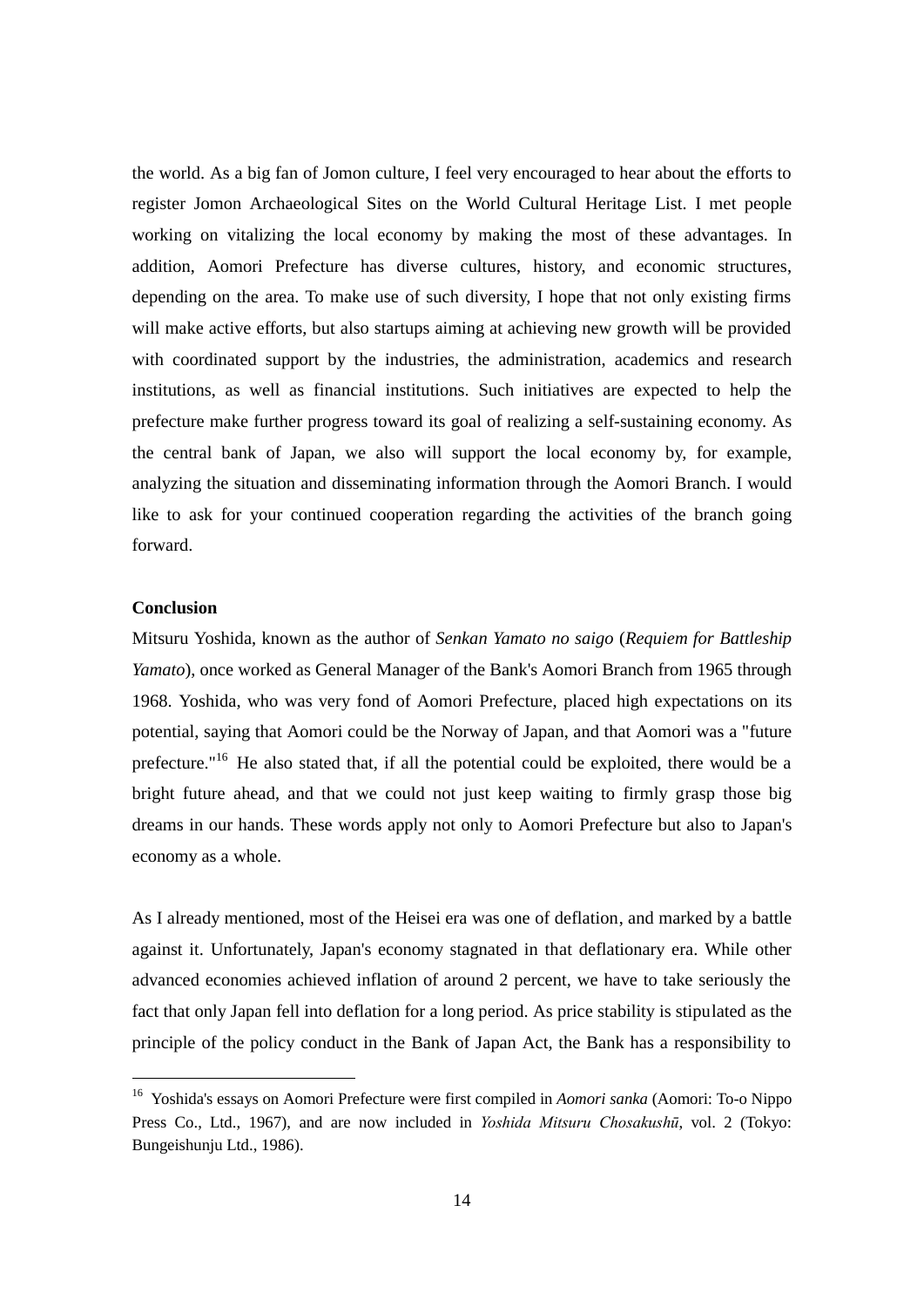avoid deflation.<sup>17</sup> The Bank will firmly pursue policy conduct so that the economy will never fall into deflation in the new Reiwa era.

Thank you very much for your attention.

-

 $17$  "The responsibility for deflation basically lies in monetary policy. This is because central banks are obliged to avoid deflation or inflation and stabilize prices." See Haruhiko Kuroda, *Zaisei kin'yū seisaku no seikō to shippai* (Tokyo: Nippon Hyōron sha Co., Ltd., 2005), p.182.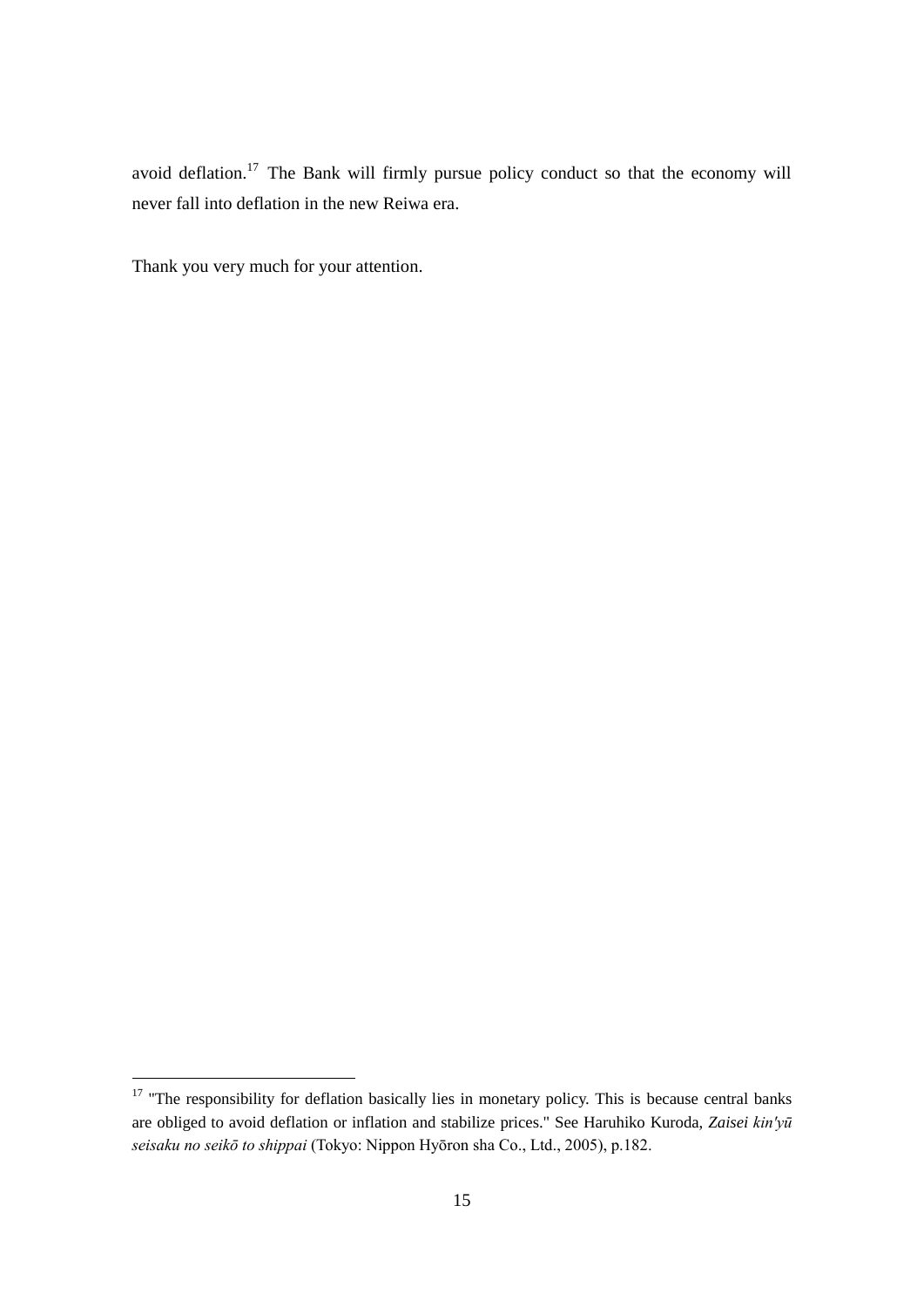# Japan's Economy and Monetary Policy

*Speech at a Meeting with Business Leaders in Aomori* 

June 27, 2019

## Masazumi Wakatabe

*Deputy Governor of the Bank of Japan* 

Chart 1

### Japan's Economy

*Real GDP Nominal GDP* 

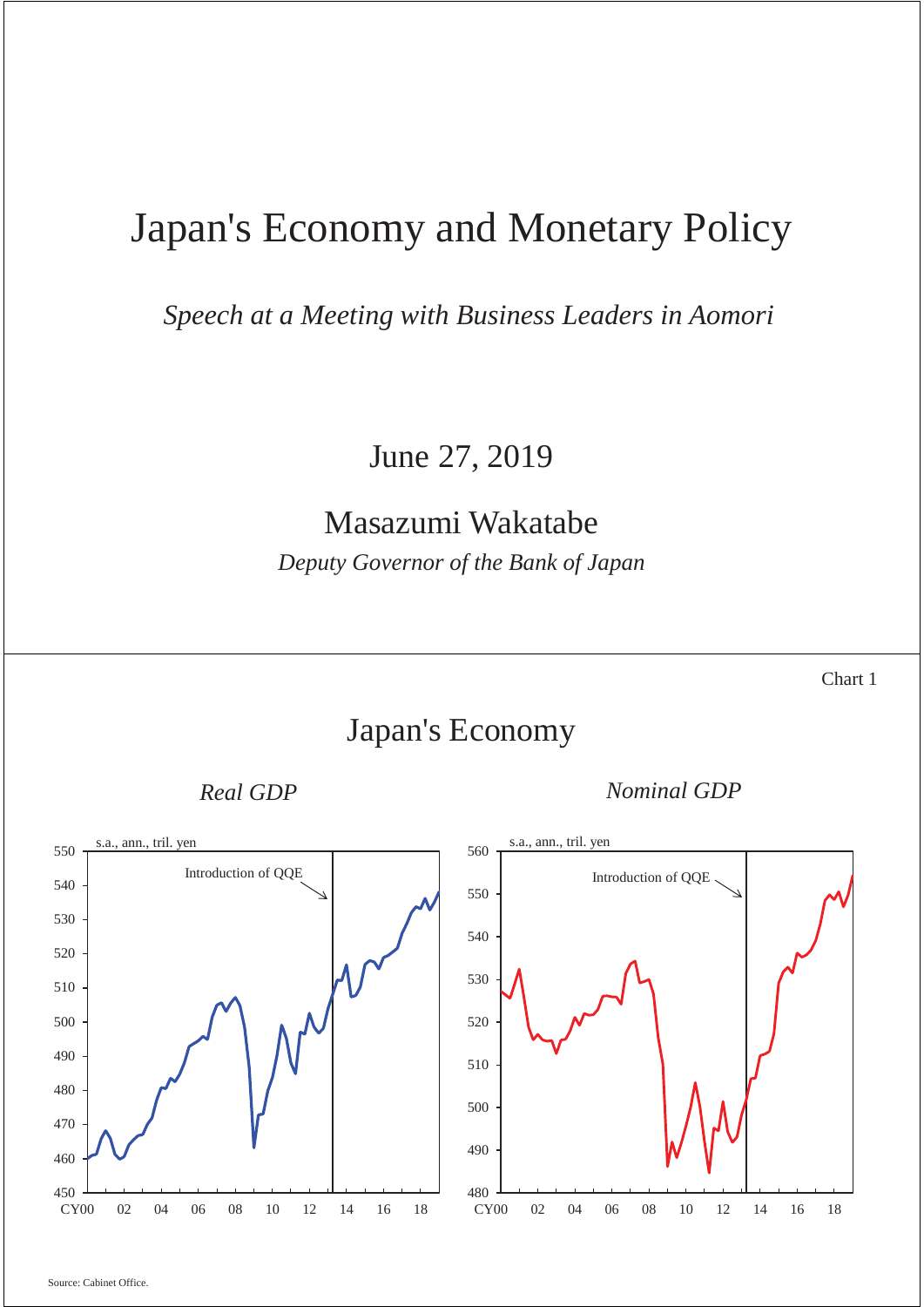### Exports and Domestic Demand

*Real Exports Domestic Demand* 



Note: In the right chart, figures for the Consumption Activity Index (travel balance adjusted) exclude inbound tourism consumption and include outbound tourism consumption. Sources: Ministry of Finance; Cabinet Office; Bank of Japan, etc.

Chart 3

## Labor Market Tightening



#### *Active Job Openings-to-Applicants Ratio and Unemployment Rate Working-Age Population and Number of Employed Persons*



Sources: Ministry of Internal Affairs and Communications; Ministry of Health, Labour and Welfare.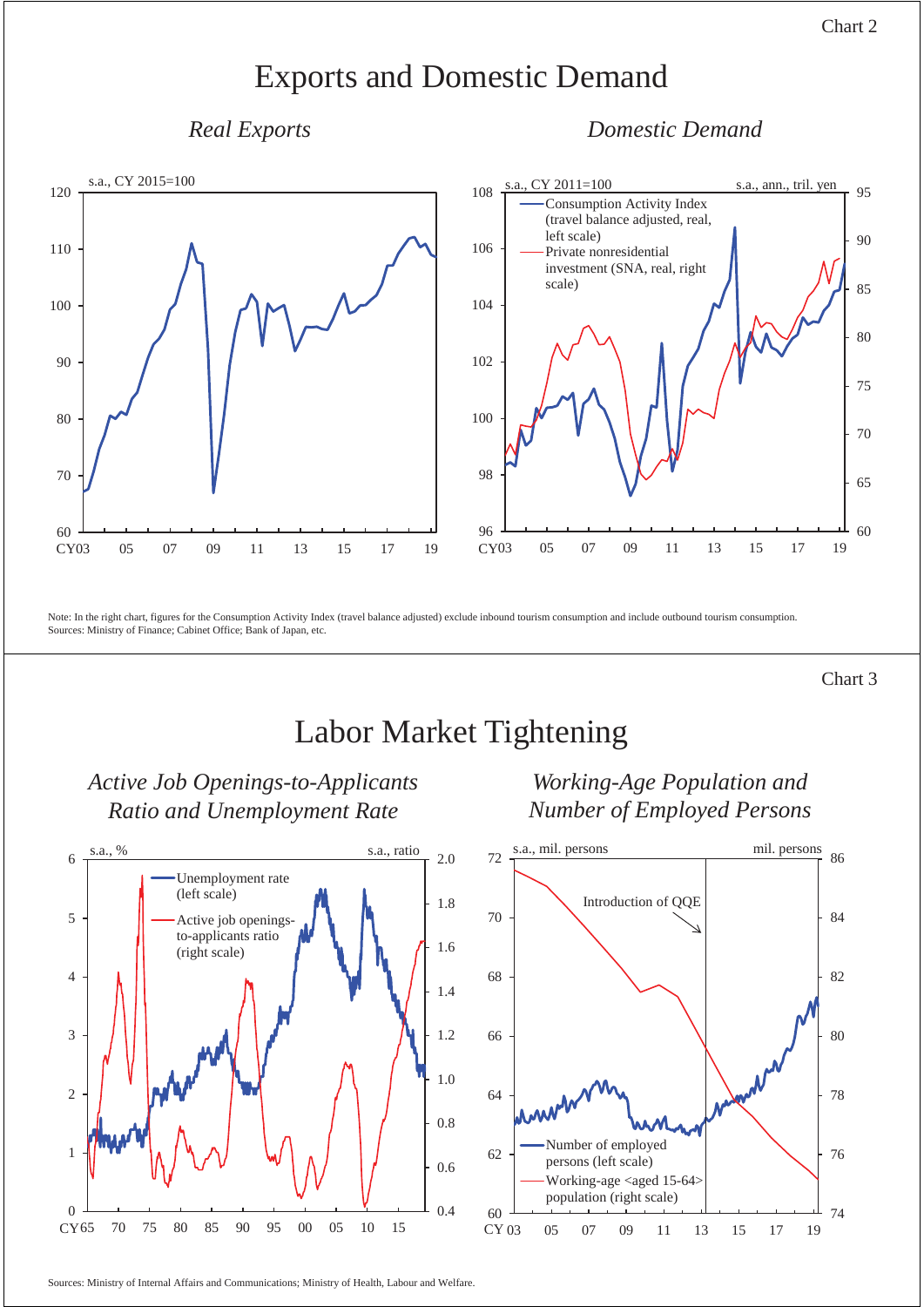### Chart 4

### Mechanism of Labor Market Tightening

*Decrease in Labor Supply*

*Increase in Labor Demand*





Notes: 1. In the left chart, figures are based on the *Tankan*. All industries. There is a discontinuity in the data in December 2003 due to a change in the survey framework. 2. The right chart shows the sum of loans (domestic private banks and *shinkin* banks), CP, and corporate bonds. Loans outstanding among domestic private banks are adjusted for special items, such as the foreign exchange rates.

Sources: Japan Securities Depository Center; I-N Information Systems; Bank of Japan, etc.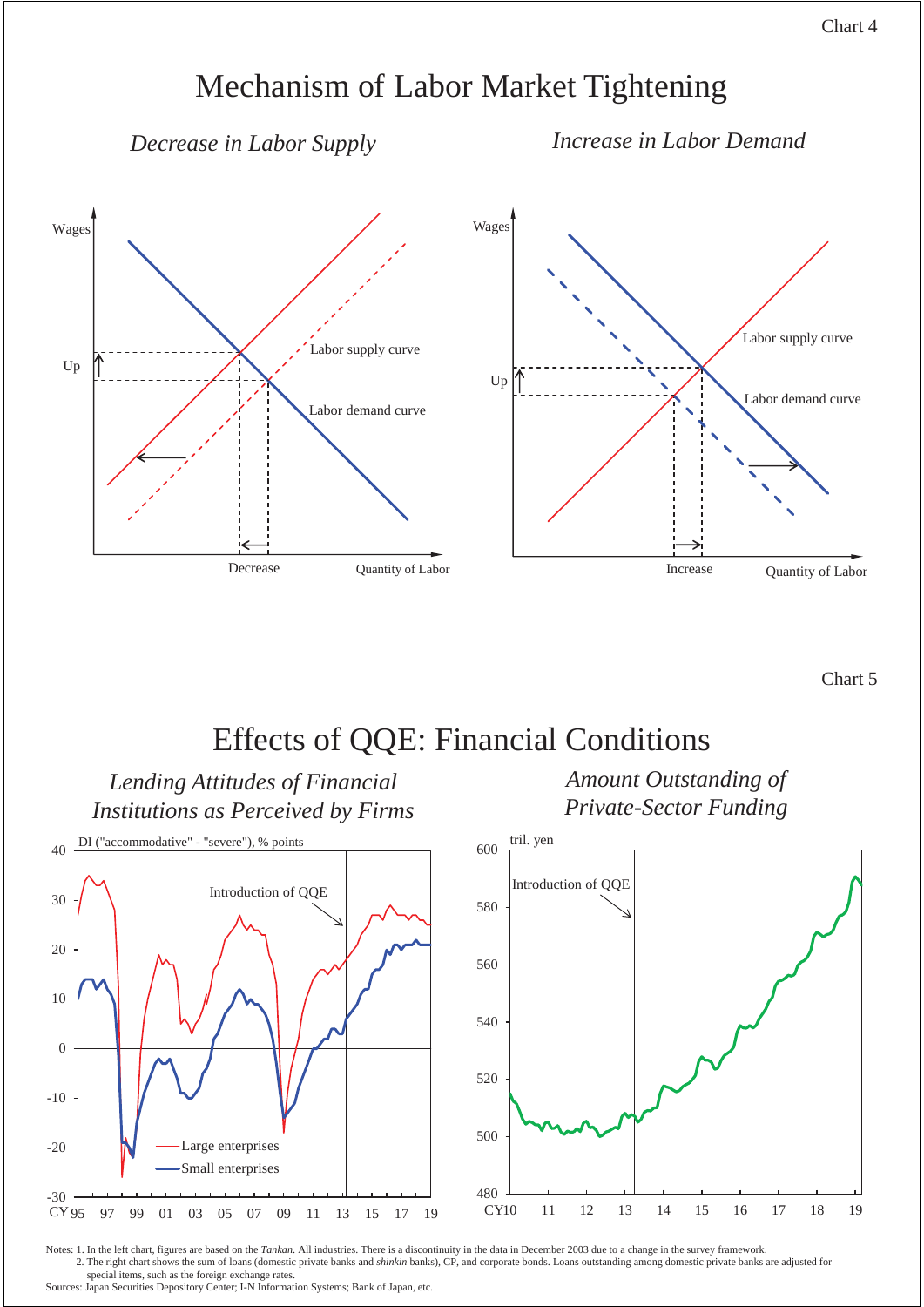### Chart 6

### Effects of QQE: Economic Activity and Prices

*Output Gap Consumer Price Index*



Chart 7

## Recent Developments in Overseas Economies and Japan's Production



Note: In the left chart, figures for the trade volume are those for real imports. Figures for the global manufacturing PMI are the "J.P. Morgan Global Manufacturing PMI." Sources: CPB Netherlands Bureau for Economic Policy Analysis; IHS Markit (© and database right IHS Markit Ltd 2019. All rights reserved.); Ministry of Economy, Trade and Industry.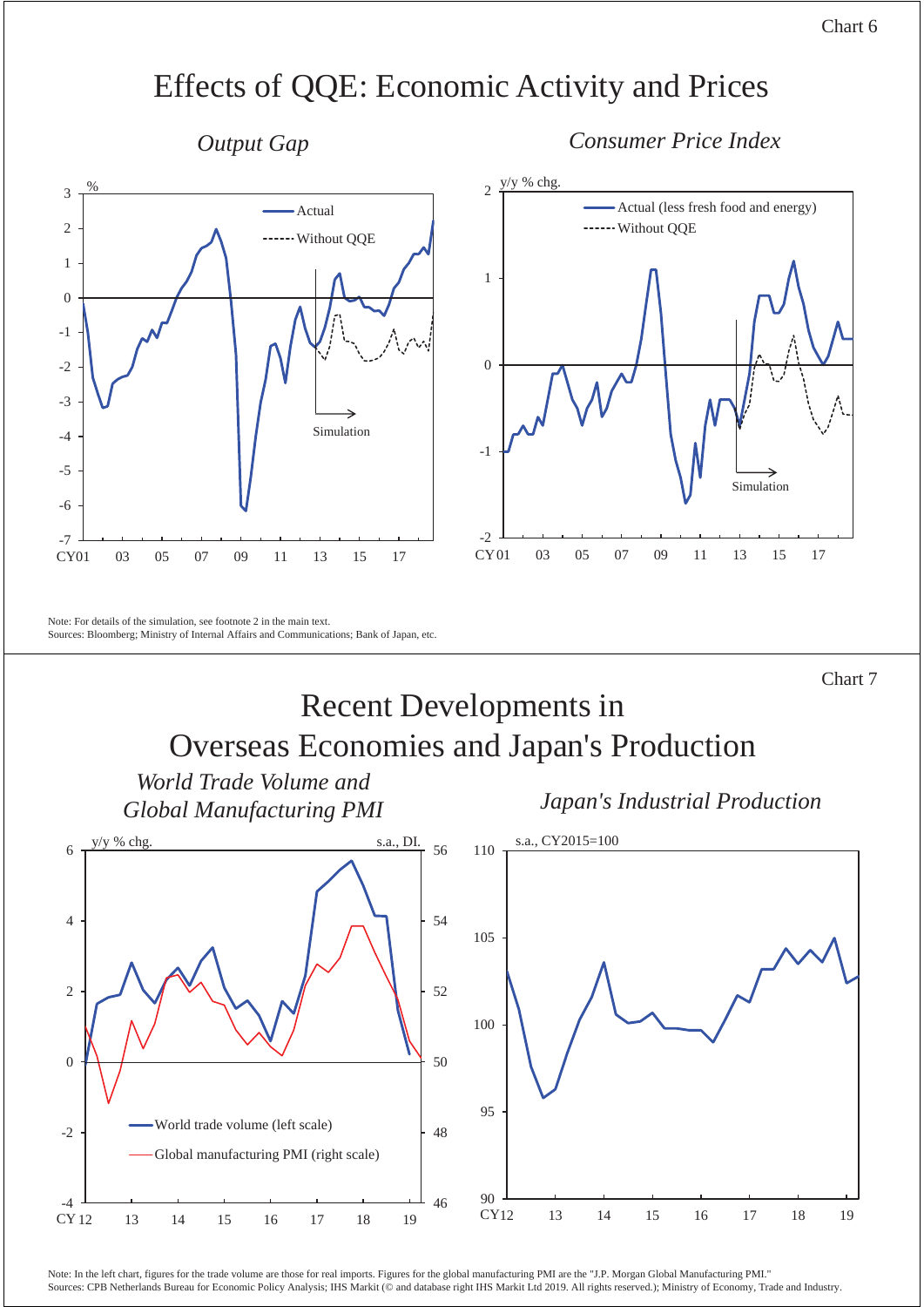## Outlook for Economic Activity

### *IMF Projections for Major Economies (as of April 2019)*

### *BOJ's Forecasts of Real GDP (April 2019 Outlook Report)*



Notes: 1. In the left chart, figures in parentheses show the differences from the January 2019 projections.

2. In the right chart, forecasts are the medians of the Policy Board members' forecasts (point estimates).

Sources: IMF; Cabinet Office; Bank of Japan.

Chart 9

### Consumer Prices

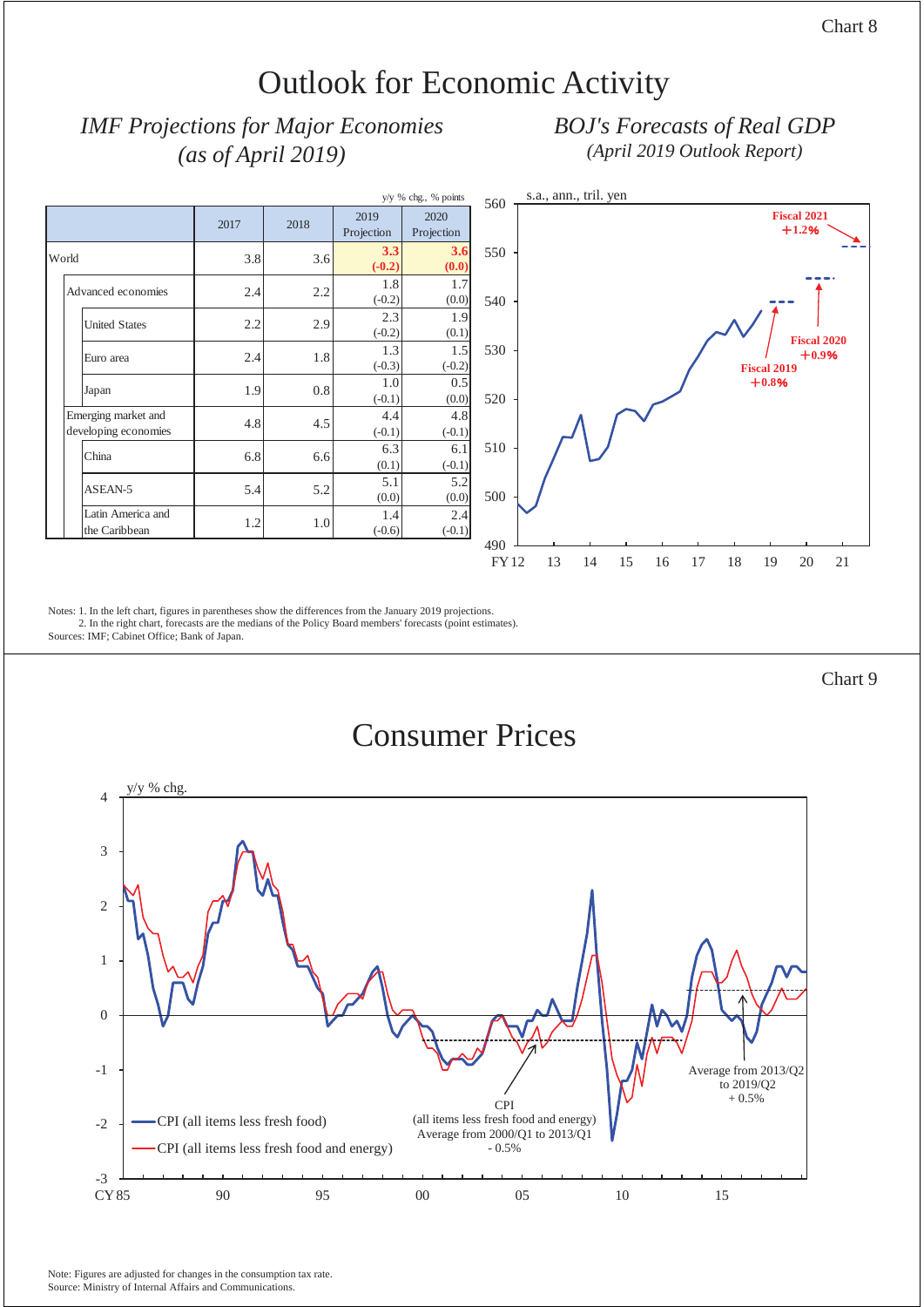

### Natural Rates of Interest



Sources: Kathryn Holston, Thomas Laubach, and John C. Williams, "Measuring the Natural Rate of Interest: International Trends and Determinants," *Journal of International Economics*, 2017, 108, S59-S75; Yosuke Okazaki and Nao Sudo, "Natural Rate of Interest in Japan: Measuring Its Size and Identifying Drivers Based on a DSGE Model," *Bank of Japan Working Paper Series,* no.18-E-6, 2018.

Chart 11

# Discussions over the Monetary Policy Framework Overseas

| <b>Proposals</b>                                 | <b>Description</b>                                                                                                                                         |
|--------------------------------------------------|------------------------------------------------------------------------------------------------------------------------------------------------------------|
| <b>Higher Inflation Target</b>                   | raise the target [from 2 percent] to, say, 3 or 4 percent<br>(Bernanke, 2017)                                                                              |
| <b>Average Inflation Targeting</b>               | targeting average inflation over a multiyear period<br>(Clarida, 2019)                                                                                     |
| <b>Price-Level Targeting</b>                     | [targeting] the level of prices on a steady growth path,<br>rising by (say) 2 percent per year (Bernanke, 2017)                                            |
| <b>Temporary Price-Level</b><br><b>Targeting</b> | apply a price-level target  only to periods around ZLB<br>episodes, retaining  the current 2 percent [inflation] target<br>at other times (Bernanke, 2017) |
| <b>Inflation Target Range</b>                    | [setting a] goal within that range , perhaps year by year,<br>depending on specific economic circumstances (Rosengren,<br>2018)                            |
| <b>Nominal GDP Targeting</b>                     | targeting the growth rate or the level of nominal GDP<br>(Svensson, 2019)                                                                                  |

Sources: Ben S. Bernanke, "Temporary Price-Level Targeting: An Alternative Framework for Monetary Policy," The Brookings Institution, October 12, 2017, https://www.brookings.edu/blog/ben-bernanke/2017/10/12/temporary-price-level-targeting-an-alternative-framework-for-monetary-policy/; Richard H. Clarida, "The Federal<br>Reserve's Review of Its Monetary Policy Strategy, Tools January 12, 2018; and Lars E.O. Svensson, "Monetary Policy Strategies for the Federal Reserve," prepared for a presentation at the Conference on Monetary Policy Strategy, Tools, and Communication Practices at the Federal Reserve Bank of Chicago, June 5, 2019.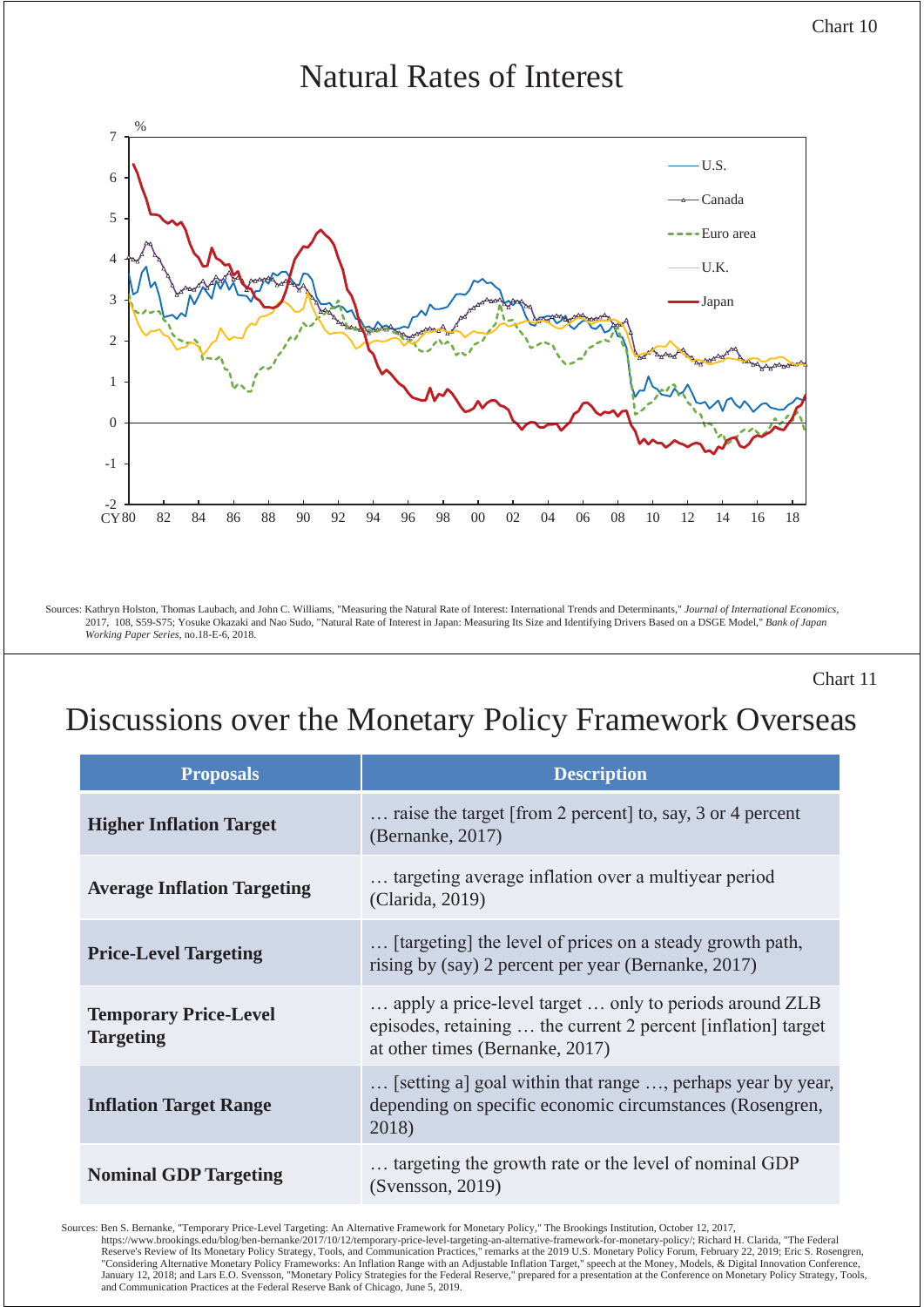## Saving-Investment Balance of the Private Corporate Sector



Chart 13

# Simulation of Medium- to Long-Term Bank Profits







### *Net Income ROA Share of Banks with Net Losses*